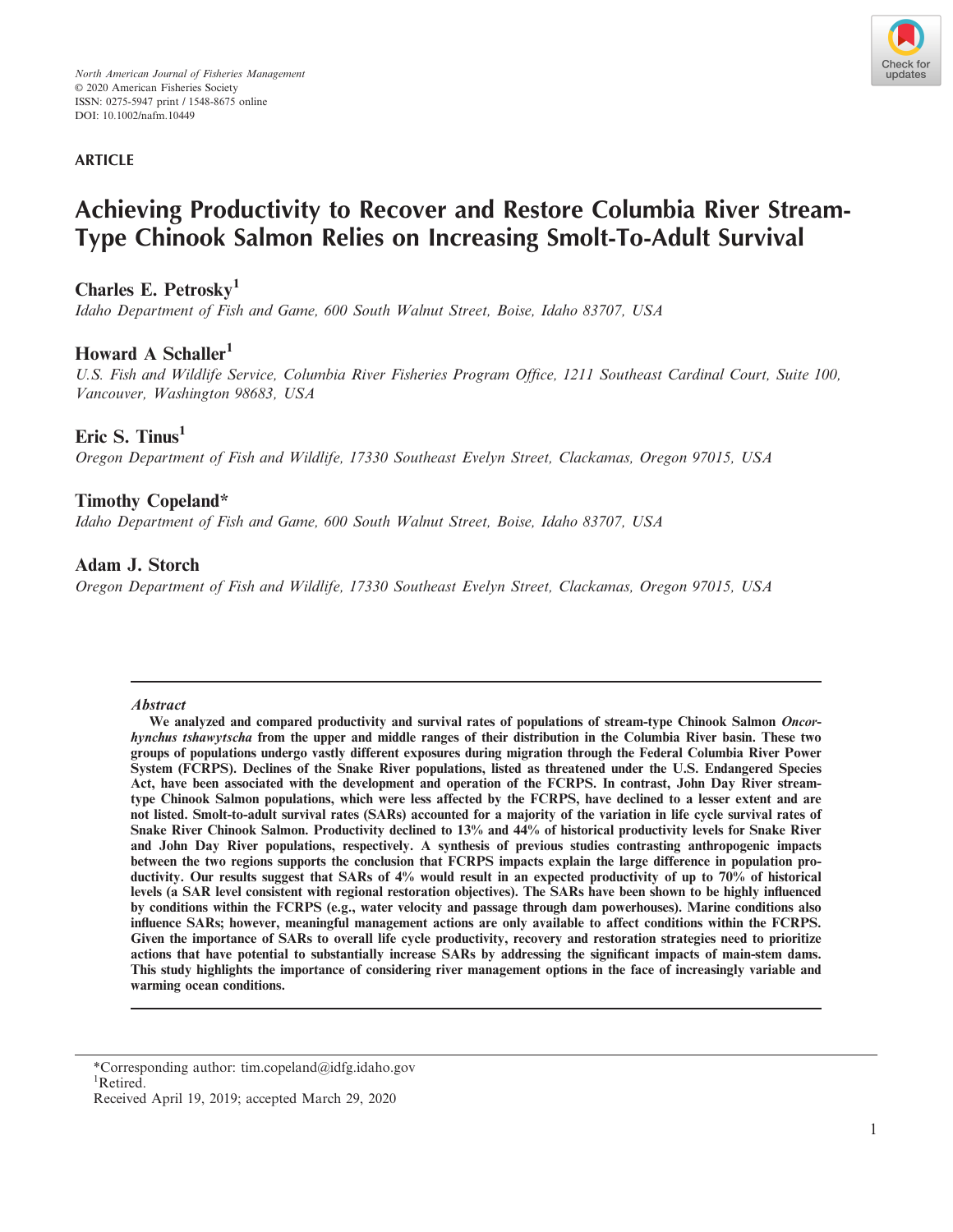Overall life cycle survival and recruitment of Pacific salmon *Oncorhynchus* spp. are regulated by conditions in both freshwater and marine environments (Bradford 1995; Bisbal and McConnaha 1998; Peterman et al. 1998; Lawson et al. 2004; Michel 2019). The relative importance of freshwater and marine factors is seldom quantified because a long time series of life-stage-specific demographic data is required and often unavailable. Understanding the relative influence of these factors is critical to manage and craft actions that can restore depressed Pacific salmon populations (NPCC 2014).

Major anthropogenic changes have affected life cycle survival and recruitment of Columbia River basin streamtype Chinook Salmon *Oncorhynchus tshawytscha*. Large hydroelectric dams have been built in the Snake and Columbia River migration corridor (Figure 1) in the latter half of the 20th century (Raymond 1988; ISG 1999; Budy et al. 2002). Declines in Snake River life cycle survival, productivity, and smolt-to-adult survival rates (SARs) coincident with completion and operation of the Federal Columbia River Power System (FCRPS) have been well documented in the literature (Raymond 1988; Petrosky et al. 2001; Wilson 2003; Schaller et al. 2014). The number of dams encountered by smolts emigrating from the Snake River increased from two in the early 1950s to eight by 1975. One effect of reservoir impoundment has been a 10 fold reduction in water velocity. Managers have sought to mitigate the impacts of these projects by modifying the physical structures of dams, among other remedial actions. Freshwater habitat had also been altered in many Snake and mid-Columbia tributaries since European settlement, although several spawning and rearing areas of the Snake River basin remain in a relatively pristine condition (Thurow et al. 1997; Thurow 2000; Budy and Schaller 2007; NOAA 2017). Harvest of Columbia River basin Pacific salmon stocks has been reduced or eliminated as many have been listed under the Endangered Species Act (ESA). Consequently, a large hatchery system, under the Lower Snake River Compensation Plan, has been built to mitigate for lost harvest and to supplement wild populations. Individual populations may be managed with any combination of these four basic approaches: hydrosystem actions, habitat remediation, harvest limits, or hatchery inputs. How effective each management approach has been to improve life cycle survival and recruitment has been debated vigorously.

Mitigation programs (e.g., Fish and Wildlife Program under Northwest Power Act; NPCC 2014) and ESA management actions (e.g., National Oceanic and Atmospheric Administration Biological Opinions and Recovery Plans; NMFS 2000; NOAA 2014, 2017) have provided incremental improvements in FCRPS passage and survival, but much of the focus remains on restoring tributary habitat. However, tributary habitat restoration projects require adequate numbers of spawning adult fish to realize benefits. A program has been implemented over the last 25 years that increases the proportion of water discharge that is spilled over the FCRPS dams to reduce the numbers of smolts that pass through the powerhouses (bypass and turbine routes). That action has been associated with higher levels of SARs for both Snake River stream-type and ocean-type Chinook Salmon (Buchanan et al. 2011; Haeseker et al. 2012; Schaller et al. 2014; CSSOC 2017). Despite these incremental efforts, both SARs and full life cycle survival rates have remained very low. A focus on key limiting factors is crucial for success of all restoration activities (Budy and Schaller 2007; NPCC 2014).

Endangered Species Act recovery and broadscale rebuilding (stable populations supporting harvest) goals have been formulated over the last several years (e.g., NOAA 2017; CBPTF 2019; IDFG 2019). The Interior Columbia Technical Recovery Team developed viability criteria to achieve ESA recovery (low or very low risk of population extinction; ICTRT 2007). The Northwest Power and Conservation Council's (NPCC) Fish and Wildlife Program identified main-stem survival objectives (SARs in the range of 2–6% and averaging 4%) for listed Pacific salmon populations (NPCC 2014) to achieve sufficient survival rates to recover ESA-listed populations and progress towards broadscale rebuilding goals.

The purpose of this paper is to examine the historical SARs, productivity values, and annual life cycle survival rates of Columbia River basin stream-type Chinook Salmon and to use this information to guide our present understanding of how survival rates in the smolt-to-adult life stage can influence the overall productivity of these populations. We accomplish this by updating a long time series of spawner–recruit data reported in Schaller et al. (2014) and comparing those data with SARs to determine how much variation in life cycle survival rates is explained by SAR values. The smolt-to-adult life stage in this paper includes mortality during seaward migration and in the marine environment. We also synthesize the work of previous peer-reviewed studies to identify potential management actions for improving SARs.

Our study advances Schaller et al.'s (2014) investigation of spatial and temporal lines of evidence to assess the decline of Snake River stream-type Chinook Salmon populations in response to development and operation of the FCRPS. We compare and contrast populations in Idaho and Oregon over time to relate the effects of past management approaches on life cycle survival and recruitment. We analyze and compare productivity and survival rates of stream-type Chinook Salmon populations from two regions of the Columbia River basin that undergo vastly different exposures during migration through the FCRPS. That analysis provides insight into broadscale SAR rebuilding objectives and their consistency with achieving ESA viability for abundance and productivity goals. Declines in abundance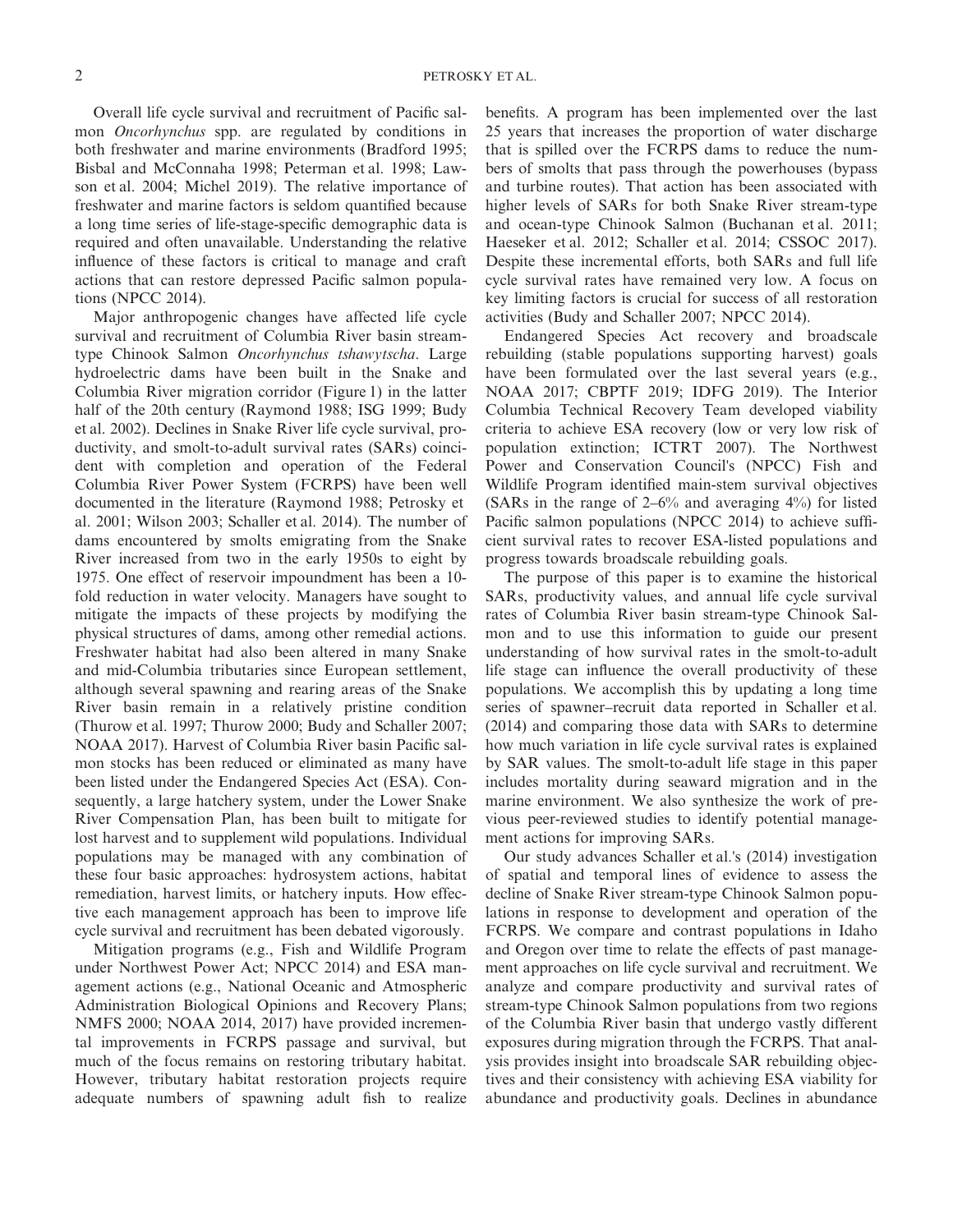

FIGURE 1. Map of the Columbia and Snake rivers, showing the spawning and rearing areas currently occupied by John Day River and listed Snake River stream-type Chinook Salmon (colored shaded areas). The study populations are within five major population groups: John Day River (green), Grande Ronde–Imnaha (pink), South Fork Salmon (blue), Middle Fork Salmon (red), and Upper Salmon River (yellow). Population abbreviations used in the legend are defined in Table 1. The dates of dam completion for eight hydropower dams on the lower Snake River and Columbia River are as follows: Lower Granite Dam (LGR) in 1975, Little Goose Dam (LGS) in 1970, Lower Monumental Dam (LMN) in 1969, Ice Harbor Dam (IHR) in 1961, McNary Dam (MCN) in 1953, John Day Dam (JDA) in 1968, The Dalles Dam (TDA) in 1957, and Bonneville Dam (BON) in 1938. Smolt collection and transportation facilities are at LGR, LGS, LMN, and MCN.

and productivity of Snake River stream-type Chinook Salmon over the latter half of the 20th century are associated with development and operation of the FCRPS (Schaller et al. 2014); these populations have been listed as threatened under the ESA since 1992. In contrast, productivity of mid-Columbia stream-type Chinook Salmon declined to a lesser extent over this period and those populations remain unlisted. Populations from the two regions experience a diverse variety of anthropogenic impacts to tributary spawning and rearing habitats and from hatchery programs and harvest management. Finally, the results of these analyses and our synthesis of the literature help to provide focus for management and restoration activities that have the potential to increase SARs to achieve ESA viability criteria and progress towards broadscale population goals. This comprehensive approach could be applied broadly to other river systems by doing the following: (1) prioritizing the restoration actions for a population based on biological considerations and (2) informing the allocation of limited financial resources effectively to recover and rebuild the populations.

#### **METHODS**

We evaluated life cycle survival rates and SAR patterns for stream-type Chinook Salmon populations from the

Snake and John Day rivers and synthesized findings from peer review literature in the context of environmental and management changes that have occurred over the past 70 years. Stream-type Chinook Salmon from both regions have similar life history characteristics (Schaller et al. 2007), producing yearling smolts that migrate seaward in April and May and return as adults in spring and early summer after spending 2 or 3 years at sea; a small fraction of males return after a single year (i.e., jacks). Ocean fishery exploitation of both evolutionarily significant units (ESUs) is negligible (Schaller et al. 2000; PFMC 2011). The number of federal dams encountered by emigrating juvenile Pacific salmon increased during the period of data collection from two to eight for Snake River populations and from two to three for John Day River populations. Most of the additional dam construction occurred in the late 1960s and early 1970s. The geomorphology and habitat quality of the populations' freshwater spawning and rearing habitat are diverse within the Snake River basin and some, like the Grande Ronde and Imnaha rivers, have very similar attributes to those in the John Day River basin. The John Day and Middle Fork Salmon rivers have no hatcheries, but the Middle Fork Salmon River has more high quality habitat. Historically, all populations supported main-stem Columbia River harvest rates exceeding 50%, as well as substantial tributary harvest.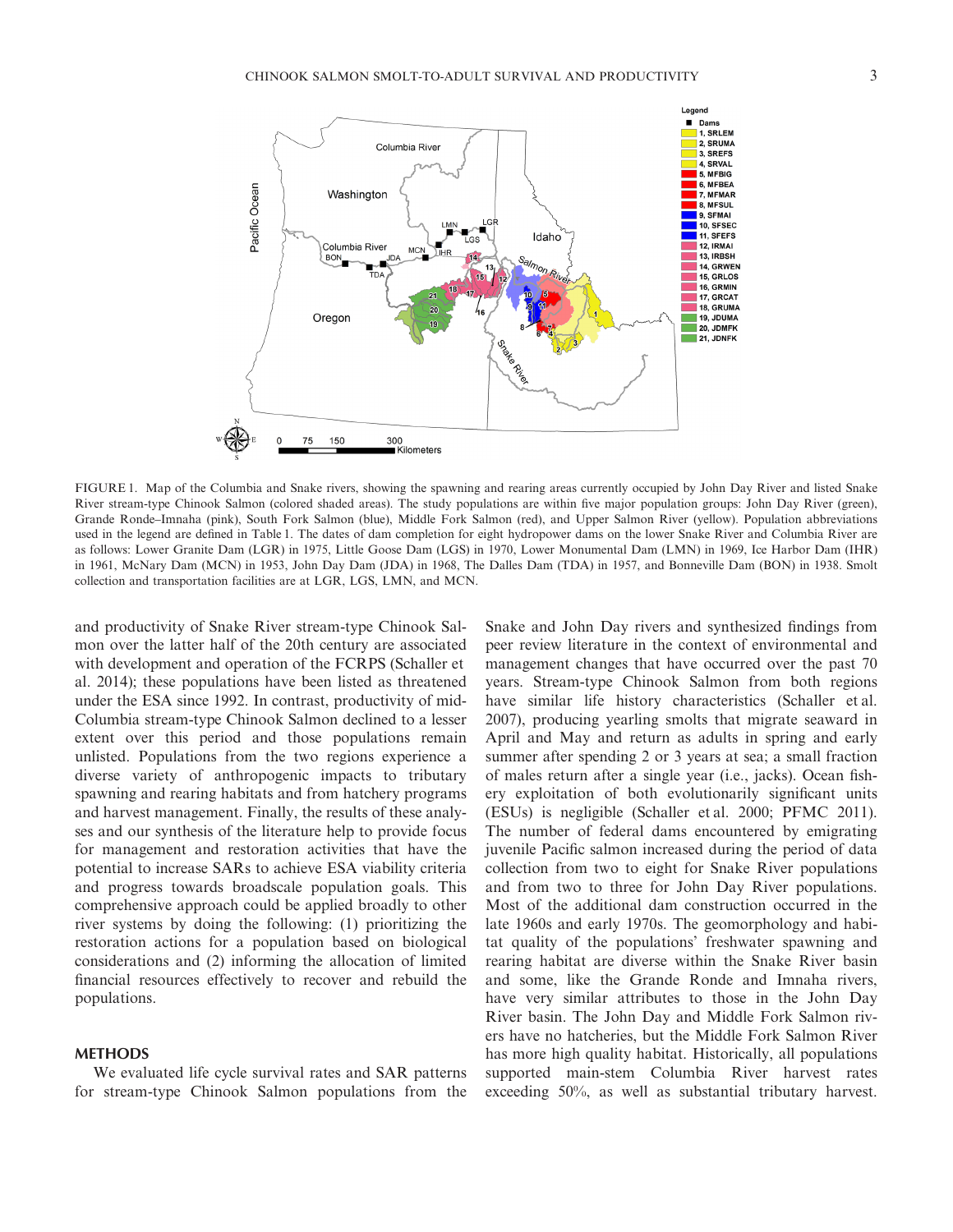Recently, main-stem harvest rates have been constrained greatly under the U.S. versus Oregon Fisheries Management agreement. No directed nontribal harvest on wild fish occurs in the Snake River basin, while the John Day River populations experience limited terminal harvest under certain conditions (U.S. v. Oregon 2018).

*Subject populations.—* Study populations include 18 populations from four major population groups (MPGs) of the Snake River spring–summer Chinook Salmon ESU and three populations from the John Day MPG of the mid-Columbia spring Chinook Salmon ESU (Figure 1). Freshwater spawning and rearing habitat quality varies among the populations. Budy and Schaller (2007) calculated habitat quality scores and defined habitat quality ratings for Snake River stream-type Chinook Salmon populations using NMFS (2004) habitat impairment ratings (Table 1). Habitat quality for study populations in the Middle Fork Salmon MPG were consistently rated high quality. The majority of the Middle Fork Salmon River and tributaries lies within the Frank Church River of No Return Wilderness Area or within adjacent federal lands, and the habitat is relatively pristine, diverse, and connected (Thurow 2000; NOAA 2017). Habitat quality was rated as medium in the South Fork Salmon MPG populations. The habitat is largely under federal jurisdiction and portions are high-quality habitat. However, several areas have been degraded by road construction, timber harvest, and domestic livestock grazing (NOAA 2017). Populations in the Upper Salmon and Grande Ronde–Imnaha MPGs have a mix of habitat quality ratings ranging from low to high. Federal lands, including wilderness, dominate the upper elevations of the Upper Salmon MPG, with lower elevations and valley bottoms often in private ownership; habitat quality impacts include irrigation withdrawals, grazing, timber harvest, and mining (NOAA 2017). While the Grande Ronde–Imnaha MPG has experienced habitat degradation, some of the habitat today is in good condition; the Minam and Wenaha River populations inhabit wilderness and the Imnaha River also has high-quality habitat. The upper main-stem Grande Ronde River, Catherine Creek, and Wallowa–Lostine River populations experience altered hydrology, reduced habitat quality, and complexity (NOAA 2017). Impacts to habitat quality for the John Day River populations include altered hydrology, irrigation withdrawals, grazing, timber, and mining. Using the Budy and Schaller (2007) approach and NMFS (2004) habitat impairment ratings, we estimated that habitat quality was rated as low for the three John Day River populations. The John Day and Grande Ronde–Imnaha MPGs share the dominant geology and biome of the Blue Mountain ecoregion (Table 1).

The potential influence of hatchery fish varies widely across the study populations (Table 1). No hatchery Chinook Salmon are released within the Middle Fork Salmon and John Day MPGs. Hatchery programs for Chinook Salmon in the other three MPGs include the main-stem South Fork Salmon River, main-stem Upper Salmon River, and Grand Ronde–Imnaha River populations, except the Minam and Wenaha rivers, to mitigate for FCRPS impacts to salmonid productivity and harvest opportunity losses (Table 2). Supplementation programs have been implemented within some Snake River populations with the goal of maintaining or increasing natural abundance, while maintaining the long-term productivity (Venditti et al. 2018). Examples include Johnson Creek in Idaho and the Lostine–Wallowa River, upper Grande Ronde River, Catherine Creek, and main-stem Imnaha River populations in Oregon (Feldhaus et al. 2017).

We updated the spawner and recruit data compiled and analyzed by Schaller et al. (2014) with six more brood years (Figure 2). We summarized natural spawner abundance of Snake River populations relative to the minimum abundance threshold viability criterion (ICTRT 2007) for a recent period (1998–2010) that coincides with FCRPS management actions undertaken in National Oceanic and Atmospheric Administration Biological Opinions (NMFS 2000, 2004; NOAA 2014). Monitoring and evaluation emphasizing placement of passive integrated transponder (PIT) tags in emigrating juveniles to track passage and survival through the FCRPS increased during this period. Comparable SAR metrics based on PIT tags exist for both Snake River and John Day River populations in the recent period (McCann et al. 2017).

We updated the series of data that relates abundance of parents to their progeny using the methods and definitions of spawners and recruits described in Schaller et al. (2014). Numbers of spawners and spawning ground recruits for Snake River populations were estimated through brood year 2009 or 2010 by state and tribal fisheries agencies for the National Oceanic and Atmospheric Administration Fisheries ESA 5-year review process (NFSC 2015). The Big Sheep Creek (Imnaha River tributary) population was functionally extirpated in the recent period, and spawner and recruit data were updated only through brood year 2004. We expanded estimates of spawning ground recruits to preharvest recruits to the Columbia River mouth (Figure 2; Table 2). We updated the John Day River spawner and recruit data from spawner redd counts and Columbia River harvest estimates maintained by U.S. v. Oregon Technical Advisory Committee (unpublished data). The age composition and hatchery fractions from Bare et al. (2016) are used to estimate the abundance of adult recruits to the Columbia River mouth.

*Survival rate index.—* We applied a survival rate index (SRI) to characterize annual changes in life cycle survival rates (Schaller et al. 1999) and compared index values with population recruitment during a baseline period, before most of the current dams were built, to survival rates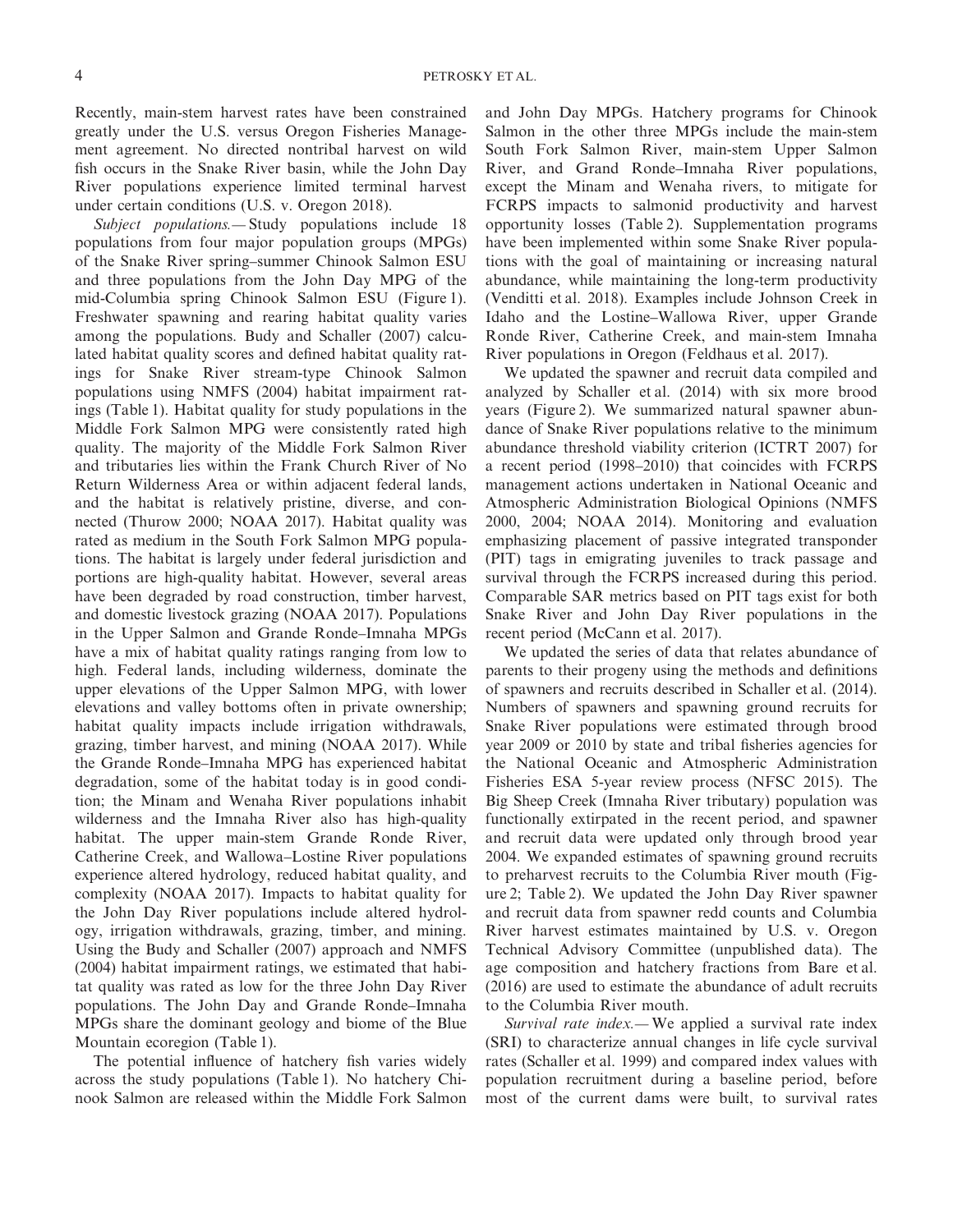| Major population<br>group               | Population <sup>a</sup>                               | Abbreviation <sup>a</sup>    | Adult life<br>history type <sup>a</sup> | Ecoregion <sup>b</sup> | Weighted<br>habitat<br>quality<br>score <sup>c</sup> | Habitat<br>rating <sup>d</sup> | First year<br>of hatchery<br>return <sup>e</sup> |
|-----------------------------------------|-------------------------------------------------------|------------------------------|-----------------------------------------|------------------------|------------------------------------------------------|--------------------------------|--------------------------------------------------|
| Upper Salmon<br>River (USR)             | Lemhi River<br><b>Upper Salmon</b><br>River main stem | <b>SRLEM</b><br><b>SRUMA</b> | Spring<br>Spring                        | MR<br>IB               | 7.80<br>5.55                                         | Low<br>Medium                  | NA<br>1985                                       |
|                                         | East Fork<br>Salmon River                             | <b>SREFS</b>                 | Spring-<br>summer                       | $MR-IB$                | 3.50                                                 | High                           | 1984                                             |
|                                         | Valley Creek                                          | <b>SRVAL</b>                 | Spring                                  | IB                     | 5.20                                                 | Medium                         | <b>NA</b>                                        |
| Middle Fork<br>Salmon                   | Big Creek                                             | <b>MFBIG</b>                 | Spring-<br>summer                       | IB                     | 2.00                                                 | High                           | NA                                               |
| River (MFS)                             | Bear Valley Creek MFBEA                               |                              | Spring                                  | $\rm IB$               | 1.50                                                 | High                           | NA                                               |
|                                         | Marsh Creek                                           | <b>MFMAR</b>                 | Spring                                  | IB                     | 2.00                                                 | High                           | NA                                               |
|                                         | Sulphur Creek                                         | <b>MFSUL</b>                 | Spring                                  | IB                     | 3.00                                                 | High                           | NA                                               |
| South Fork<br>Salmon River (SFS)        | South Fork<br>Salmon River<br>main stem               | <b>SFMAI</b>                 | Summer                                  | IB                     | 4.70                                                 | Medium                         | 1982                                             |
|                                         | East Fork<br>South Fork<br>Salmon River               | <b>SFEFS</b>                 | Summer                                  | <b>IB</b>              | 4.40                                                 | Medium 2002                    |                                                  |
|                                         | Secesh River                                          | <b>SFSEC</b>                 | Summer                                  | $\rm IB$               | 4.25                                                 | Medium                         | <b>NA</b>                                        |
| Grande<br>Ronde-Imnaha<br>rivers (GRIM) | Imnaha River<br>main stem                             | <b>IRMAI</b>                 | Spring-<br>summer                       | <b>BM</b>              | 2.95                                                 | High                           | 1986                                             |
|                                         | <b>Big Sheep Creek</b>                                | <b>IRBSH</b>                 | Spring                                  | ${\rm BM}$             | 4.60                                                 | Medium                         | 1993                                             |
|                                         | Wenaha River                                          | <b>GRWEN</b>                 | Spring                                  | $\rm BM$               | 3.35                                                 | High                           | NA                                               |
|                                         | Lostine River                                         | <b>GRLOS</b>                 | Spring                                  | <b>BM</b>              | 8.95                                                 | Low                            | 2004                                             |
|                                         | Minam River                                           | <b>GRMIN</b>                 | Spring                                  | <b>BM</b>              | 3.75                                                 | High                           | NA                                               |
|                                         | Catherine Creek                                       | <b>GRCAT</b>                 | Spring                                  | <b>BM</b>              | 13.00                                                | Low                            | 1987                                             |
|                                         | <b>Upper Grande</b><br>Ronde River<br>main stem       | <b>GRUMA</b>                 | Spring                                  | <b>BM</b>              | 9.05                                                 | Low                            | 1987                                             |
| John Day<br>River (JDA)                 | John Day<br>River upper<br>main stem                  | <b>JDUMA</b>                 | Spring                                  | <b>BM-CP</b>           | 13.05                                                | Low                            | NA                                               |
|                                         | Middle Fork<br>John Day River                         | <b>JDMFK</b>                 | Spring                                  | <b>BM-CP</b>           | 11.70                                                | Low                            | <b>NA</b>                                        |
|                                         | North Fork<br>John Day River                          | <b>JDNFK</b>                 | Spring                                  | <b>BM-CP</b>           | 10.90                                                | Low                            | <b>NA</b>                                        |

TABLE 1. Study populations of Chinook Salmon by major population group, with selected habitat and hatchery characteristics.

<sup>a</sup>Source: ICTRT (2007).

<sup>b</sup>U.S. Environmental Protection Agency ecoregion captures the dominant geology and biome; CP = Columbia Plateau, BM = Blue Mountains, IB = Idaho Batholith, and MR = Middle Rockies.

c Source: NMFS (2004) and Budy and Schaller (2007); a higher score indicates a greater probability of degradation.

<sup>d</sup>Habitat quality for Snake River ESU from Budy and Schaller (2007); habitat quality for John Day populations applied the methods of Budy and Schaller (2007) in this study.

e First year in which adult (>age-4) Chinook Salmon returned from hatchery program(s) operating within a population; NA = not applicable.

during the smolt-to-adult life stage. The SRIs are deviations from predicted recruits and spawners, accounting for density-dependent effects for the period preceding the completion of the FCRPS (Schaller et al. 1999, 2014; Schaller and Petrosky 2007). We classified the spawner and recruit data for each population into two periods (before 1970 and after 1974) defined by FCRPS development and operations affecting the threatened Snake River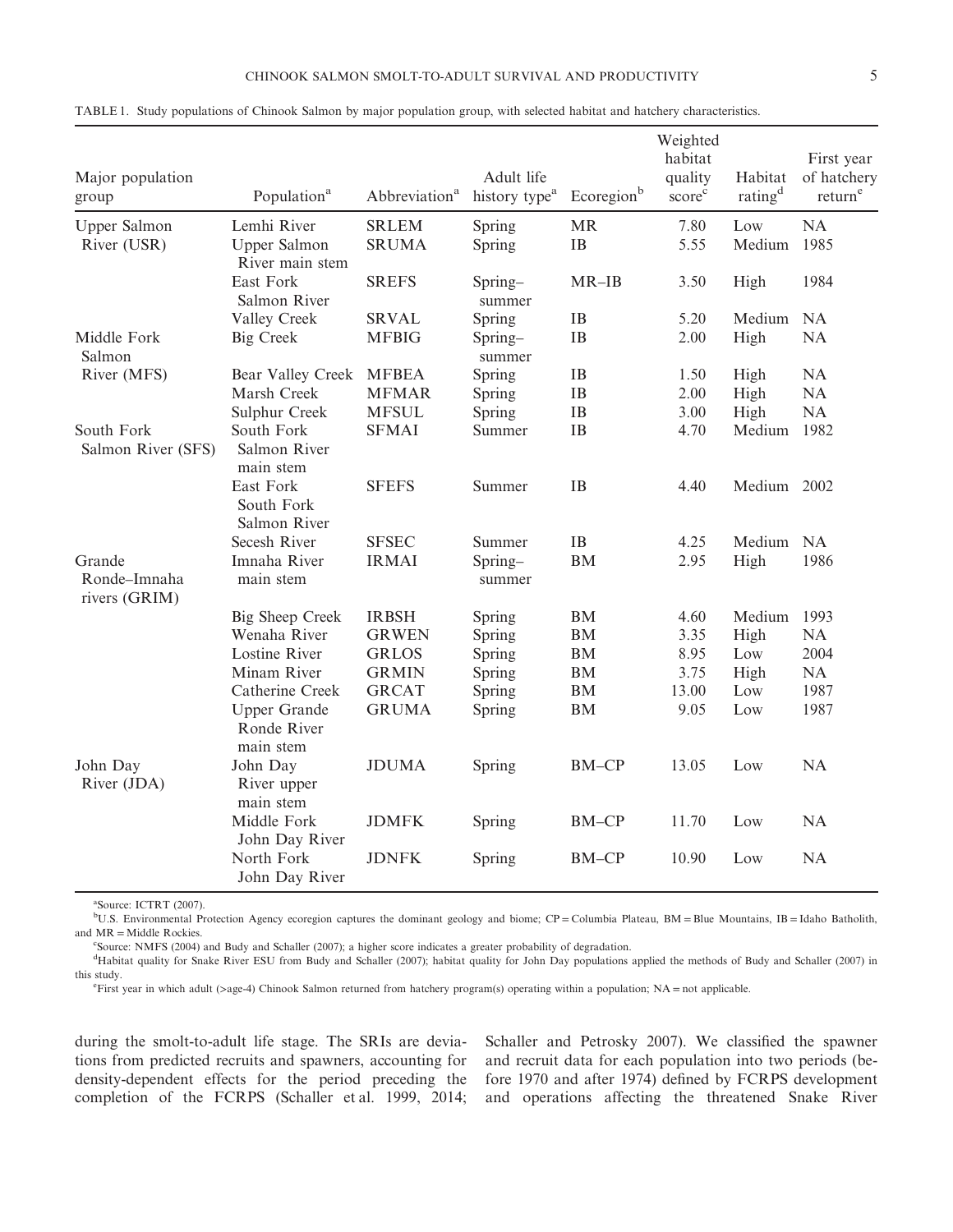TABLE 2. Summary statistics for the recent period (brood years 1998–2010) for Snake River and John Day River stream-type Chinook Salmon populations. Major population groups (MPGs) and population abbreviations are defined in Table 1; other abbreviations are as follows: MAT = minimum abundance threshold,  $NOS =$  natural origin spawners, and  $NA =$  not applicable.

|             |              |              | Fraction    |                       |            |                | <b>NOS</b>     |          |                |
|-------------|--------------|--------------|-------------|-----------------------|------------|----------------|----------------|----------|----------------|
|             |              |              | of hatchery |                       | <b>NOS</b> | <b>NOS</b>     | as $\%$        | Recruits | Recruits       |
| Region      |              | <b>Brood</b> | spawners    |                       | after      | as $\%$        | before         | after    | as % before    |
| and MPG     | Population   | years        | after 1997  | <b>MAT</b>            | 1997       | <b>MAT</b>     | 1970           | 1997     | 1970           |
|             |              |              |             | <b>Snake River</b>    |            |                |                |          |                |
| <b>USR</b>  | <b>SRLEM</b> | 1957-2010    | 0.00        | 1,000                 | 164        | 16             | 10             | 270      | 4              |
|             | <b>SRUMA</b> | 1957-2010    | 0.36        | 1,000                 | 473        | 47             | 35             | 812      | 12             |
|             | <b>SREFS</b> | 1957-2010    | 0.01        | 1,000                 | 365        | 37             | 20             | 690      | 12             |
|             | <b>SRVAL</b> | 1957-2010    | 0.00        | 500                   | 119        | 24             | 17             | 243      | 12             |
| <b>MFS</b>  | <b>MFBEA</b> | 1957-2010    | 0.00        | 750                   | 518        | 69             | 32             | 937      | 15             |
|             | <b>MFMAR</b> | 1957-2010    | 0.00        | 500                   | 272        | 54             | 27             | 582      | 12             |
|             | <b>MFSUL</b> | 1957-2010    | 0.00        | 500                   | 74         | 15             | 22             | 148      | 11             |
|             | <b>MFBIG</b> | 1957-2010    | 0.00        | 1,000                 | 237        | 24             | 38             | 371      | 17             |
| <b>SFS</b>  | <b>SFMAI</b> | 1957-2009    | 0.38        | 1,000                 | 824        | 82             | 34             | 1,672    | 30             |
|             | <b>SFEFS</b> | 1957-2009    | 0.37        | 1,000                 | 355        | 36             | 42             | 743      | 30             |
|             | <b>SFSEC</b> | 1957-2009    | 0.04        | 750                   | 658        | 88             | 99             | 1,247    | 83             |
| <b>GRIM</b> | <b>IRMAI</b> | 1949-2010    | 0.61        | 1,000                 | 528        | 53             | 24             | 1,036    | 15             |
|             | <b>IRBSH</b> | 1964-2004    | 0.79        | 500                   | 20         | $\overline{4}$ | $\overline{3}$ | 42       | $\overline{2}$ |
|             | <b>GRWEN</b> | 1949-2010    | 0.04        | 750                   | 431        | 57             | 29             | 711      | 11             |
|             | <b>GRLOS</b> | 1949-2009    | 0.41        | 1,000                 | 373        | 37             | 44             | 1,046    | 22             |
|             | <b>GRMIN</b> | 1954-2010    | 0.02        | 750                   | 467        | 62             | 46             | 877      | 25             |
|             | <b>GRCAT</b> | 1953-2010    | 0.44        | 1,000                 | 135        | 14             | 12             | 392      | 8              |
|             | <b>GRUMA</b> | 1956-2009    | 0.37        | 1,000                 | 46         | 5              | 11             | 211      | 10             |
|             |              |              |             | <b>John Day River</b> |            |                |                |          |                |
| <b>JDA</b>  | <b>JDUMA</b> | 1959-2010    | 0.03        | <b>NA</b>             | 926        | <b>NA</b>      | 495            | 1,826    | 269            |
|             | <b>JDMFK</b> | 1960-2010    | 0.03        | NA                    | 716        | <b>NA</b>      | 439            | 1,241    | 180            |
|             | <b>JDNFK</b> | 1959-2010    | 0.03        | NA                    | 1,751      | NA             | 102            | 2,621    | 43             |

populations following the methods and definitions of Schaller et al. (1999). The two periods provide a contrast of main-stem river conditions before and after completion of the final two Snake River dams. During the post-1974 period, smolts were collected and transported around dams in barges and trucks, turbines were screened, and other management actions were implemented to improve passage at the dams (Raymond 1979; Budy et al. 2002). Population status during the historical base period was generally considered by managers as healthy and harvestable (CBPTF 2019; IDFG 2019), while the post-1974 period was characterized by major population declines, ESA listings, and multiple FCRPS mitigation actions. Populations experienced wide variations in sea surface temperatures in both periods, as indicated by the Pacific Decadal Oscillation (PDO) index (Mantua et al. 1997). While PDO index values averaged lower in the historical base period than in the post-1974 period, Chinook Salmon in both periods experienced warm and cool marine conditions and the annual PDO index values overlapped

considerably between periods [\(http://research.jisao.washing](http://research.jisao.washington.edu/pdo/PDO.latest.txt) [ton.edu/pdo/PDO.latest.txt\)](http://research.jisao.washington.edu/pdo/PDO.latest.txt).

We used the updated spawner and recruit data to estimate productivity, defined in Schaller et al. (1999), as the natural logarithm of the ratio of recruits to spawners [ln (R/S)] in the absence of density-dependent mortality. The spawner and recruit data were fit to the Ricker recruitment function (Ricker 1975). Critical to the application of this approach is the expectation of a temporal change in density-independent mortality, such as that imposed by development and operation of hydroelectric dams or an oceanic regime shift, will be reflected primarily in the intercept (Ricker *a*) rather than in the slope (β) of the regressions. Evidence of nonstationarity is well established in the fisheries literature (Walters 1987; Zhang et al. 2018; Litzow et al. 2019). We examined nonstationarity in the recruitment functions (Hilborn and Walters 1992; Ruggerone 2003; Zhang et al. 2018; Litzow et al. 2019) by updating the analysis of covariance presented in Schaller et al. (1999, 2014) and Schaller and Petrosky (2007) to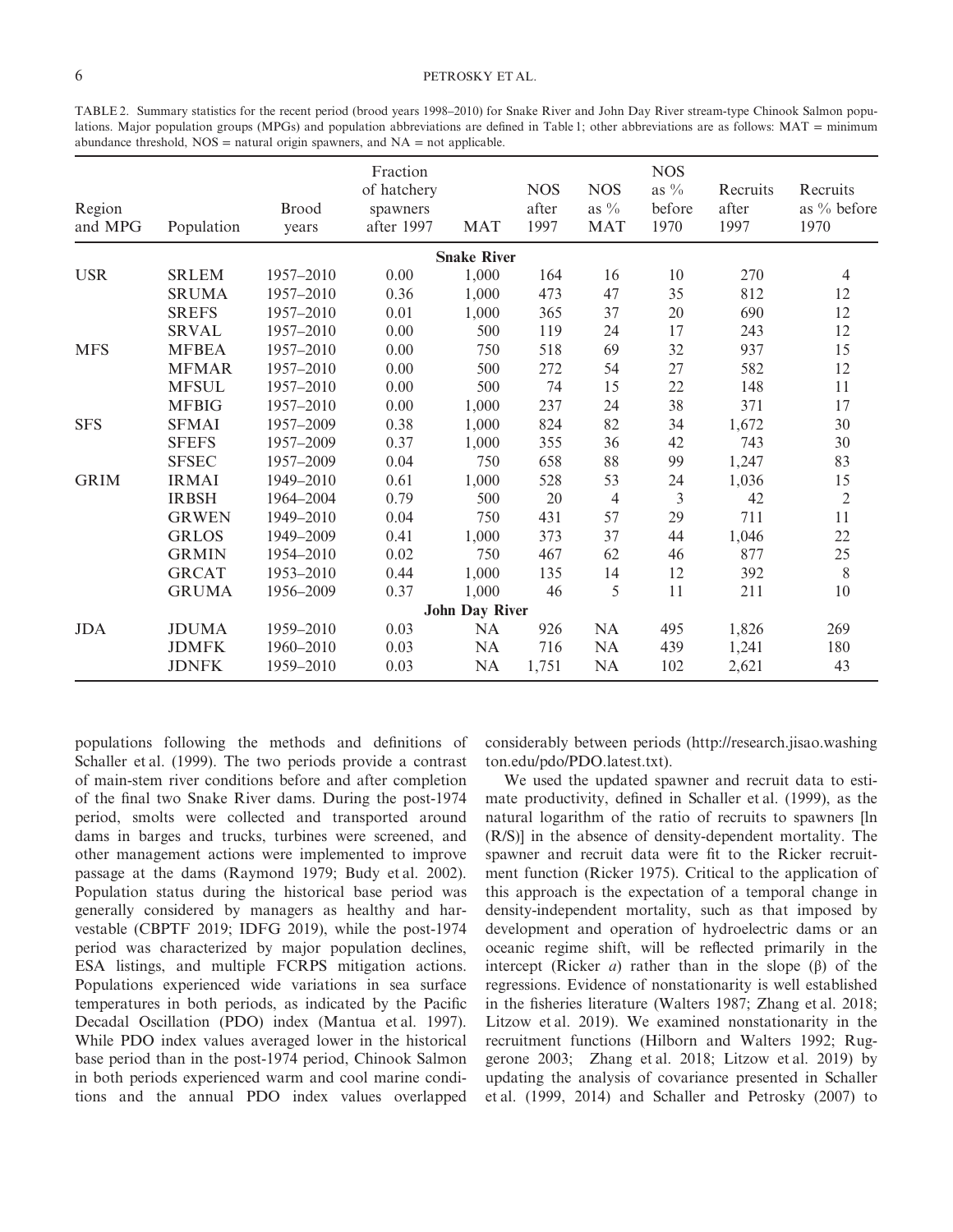

FIGURE 2. Survival rate index patterns (top panel) and smolt-to-adult survival rate (SAR; bottom panel) for Snake River (solid line) and John Day River (dashed line) stream-type Chinook Salmon.

quantify differences in the intercepts (Schaller et al. 2014; equation 2) that would represent the period effect on productivity. Updated model fits were estimated in the R programing environment (R Core Team 2018).

*Smolt-to-adult survival rates.—* Estimates of SARs for the Snake River and John Day River populations were obtained from McCann et al. (2017, 2018). Snake River SARs from brood years 1962–2010 (smolt migration years 1964–2012) represented smolts arriving at the uppermost Snake River dam (Lower Granite since 1975) and adults and jacks returning to the Columbia River mouth (Petrosky and Schaller 2010). These values represent preharvest SARs because (as noted above) ocean exploitation of these populations is negligible. The smolt-to-adult life stage includes mortality during seaward migration and in the marine environment. Snake River SARs were based on PIT tag estimates from 1994 forward and run reconstruction methods in prior years; no SARs were available for 1985–1993 due to insufficient marking during those years (Petrosky et al. 2001). We use this combination of historical run reconstruction SARs and the recent PITbased SARs as the primary data set. Historical run reconstruction SAR estimates for Snake River populations encompass survival variations that can be compared to historical changes in management practices and variation in the freshwater and marine environment. For the recent period, we use the PIT tag SAR estimates that are the basis of contemporary and future monitoring programs in the Columbia River basin using PIT tags to estimate SARs and survival rates at multiple life stages for discrete demographic units. John Day River SARs based on PIT tag estimates for brood years 1998–2010 represent smolts arriving at John Day Dam and adults and jacks returning to the Columbia River (McCann et al. 2017, 2018). Run reconstruction estimates of SAR prior to the onset of PIT tagging are unavailable for the John Day River.

*Survival rate index versus smolt-to-adult survival rate.—* We examined the influence of freshwater migratory and ocean survival rates (i.e., SARs) on scaled life cycle survival rates (i.e., SRIs) by evaluating how much of the variation in SRIs could be explained by SAR values. Snake River overall average SRI was regressed against ln (SAR) for brood years 1962–2010 (equation 1) and plotted by decade of smolt migration to examine temporal patterns.

$$
SRI_j = \alpha + \beta \cdot \ln(SAR_j) + \varepsilon_j \tag{1}
$$

where  $\alpha$  is the intercept,  $\beta$  is the regression slope, *j* is the brood year, and  $\varepsilon_j$  is the normally distributed residual.

We also examined the relationship of average SRI and ln(SAR) for each MPG to assess spatial patterns within the Snake River ESU. Average SRIs for the John Day River populations were regressed against ln(SAR) for brood years 1998–2010. We assessed the relationship between SRI against ln(SAR) for a combined John Day River and Snake River data set. Finally, we examined the predicted SRI at different levels of SAR to evaluate the efficacy and general applicability of the NPCC 2–6% SAR objectives to recover and rebuild those populations.

*Run reconstruction sensitivity analysis.—* The PIT-tagbased SARs for the Snake River populations have averaged about 70% of those based on run reconstruction (McCann et al. 2018). Therefore, we conducted a sensitivity analysis to examine the robustness of conclusions from our primary data set. For this purpose we used the Snake River SARs estimated both with run reconstruction methods and PIT tag marking and subsequent detections (Camacho et al. 2018; McCann et al. 2018). We expanded the run-reconstruction-based SARs (calculated for adult returns to Lower Granite Dam) to the Columbia River mouth using the annual ratios of run-reconstruction-based SAR to PIT-tag-based SAR (McCann et al. 2018) and regressed the aggregate Snake River SRI against runreconstruction-based ln(SAR) for brood years 1962–2010 to bound the expected response between SAR and SRI. We then examined the predicted SRI at different levels of run-reconstruction-based SAR compared to predictions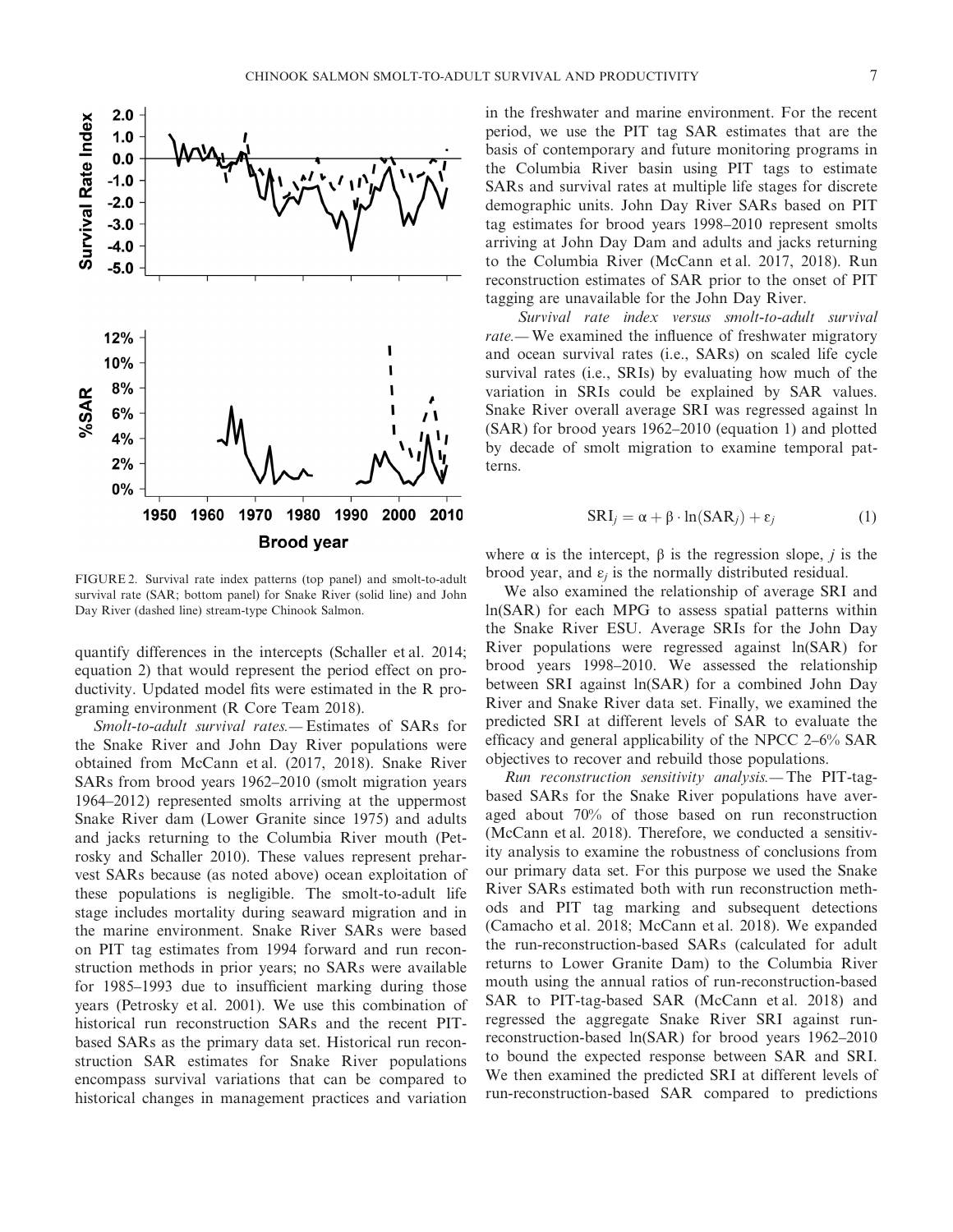from the PIT-tag-based method. This sensitivity analysis was only possible for the Snake River aggregate for these brood years.

#### **RESULTS**

#### **Population Summary Statistics**

Average spawner abundance of the Snake River populations during the recent period was about one-third that of the baseline, prior to full FCRPS development (Table 2), despite decreases in Columbia River fishery exploitation, modifications to passage at the dams, and a mass juvenile fish transportation program. Recruitment of Snake River populations declined fivefold to 19% of the base period. The abundance of Snake River natural-origin spawners during brood years 1998–2010 averaged 40% of the minimum abundance threshold, well less than ESA abundance delisting criterion. Hatchery-origin spawners comprised a variable proportion of total spawners in Snake River populations, ranging from 0% to 79%.

John Day River spawner abundance increased in recent years (1998–2010) relative to the base period (Table 2), due in part to reductions in Columbia River fishery exploitation following FCRPS development and juvenile passage improvements at John Day Dam. Recruitment increased relative to the base period for two populations and declined for the third population. Hatchery strays comprised an estimated 3% of total spawners in the John Day River populations during 1998–2010.

#### **Survival Rate Index**

Average productivity and survival rates declined more for Snake River than for John Day River populations following FCRPS completion. Average productivity declined from the pre-1970 baseline by 2.04 for Snake River populations and by 0.82 for John Day River populations for brood years 1975–2010 (Table 3; Figure 2, top panel). In other words, the expected ratio of recruits to spawners (R/S) declined to  $13\%$  ( $e^{-2.04}$ ) and  $44\%$ (*e* <sup>−</sup>0.82) of the historical productivity level for Snake River and John Day River populations, respectively. Although the magnitude of decline differed between Snake River and John Day River populations, the SRIs were highly correlated  $(r = 0.68)$  over the entire time series. Within the Snake River populations, the average decline in productivity was similar for populations in high- and low-quality habitat  $(-2.23 \text{ and } -2.36, \text{ respectively})$ tively; Table 3).

Snake River populations with  $> 10\%$  hatchery fractions on the spawning grounds experienced declines in productivity similar to those with lower hatchery fractions (–1.99 and –2.17, respectively; Table 3).

#### **Smolt-To-Adult Survival Rates**

Snake River preharvest SARs decreased from about 4% in the 1960s to about 1% in the post-1974 period (Figure 2, bottom panel). Snake River SARs in the post-1974 period have varied widely, ranging from as low as 0.3% (2003 brood year) to as high as 4.3% (2006 brood year). In recent brood years (1998–2010), the geometric mean of Snake River SARs was 1.1%. The SARs were less than 2% in 10 of 13 years and less than 1% in 5 years. In contrast, recent John Day River SARs ranged from  $0.9\%$  to  $11.4\%$ , averaging  $3.9\%$  and exceeding  $2\%$ in 12 of 13 years (Figure 2). Although differing in magnitude, the ln(SAR) values of Snake River and John Day River populations were highly correlated  $(r = 0.77)$  in recent years.

#### **Survival Rate Index versus Smolt-To-Adult Survival Rates**

Migratory and ocean survival explained much of the variation in recruitment of Chinook Salmon in all of the study populations. A large portion of the variation (80%) in Snake River SRIs was explained by ln(SAR) for brood years 1962–2010 (Table 4). The SARs in the 1960s (1964– 1969 smolt migrations) ranged from 3.5% to 6.5%, while parental spawner levels resulted in preharvest recruitments within the expected range (by definition) for the base period. Both SARs and SRIs declined in the 1970s and remained depressed in subsequent decades (Figure 3). The relationship between SRI and SAR appears very consistent across the decades. The prediction line indicates that a preharvest SAR of 2% is associated with 35% of baseperiod productivity; preharvest SARs of 4% and 6% are associated with 70% and 106% of base-period productivity, respectively (Table 5).

The pattern of SRIs and SARs is quite similar across the geographic range of the four Snake River MPGs (Table 4; Figure 4). The slope of the regression for the South Fork Salmon River MPG is less than for the other MPGs, however. Historical levels of productivity are associated with SARs approaching 5–6% for all ESA-listed Snake River MPGs upstream of Lower Granite Dam (Table 5).

The pattern of John Day River SARs and SRIs is generally similar to that in the Snake River (Table 4; Figure 4), although the John Day River sample size (13) was limited. The John Day River prediction line indicates that a preharvest SAR of 2% is associated with 45% of base-period productivity; preharvest SARs of 4% and 6% are associated with 67% and 85% of base-period productivity, respectively (Table 5). A regression of combined Snake River and John Day River SAR data explained a high degree of variation in SRIs (82%) and indicates that a preharvest SAR of 2% is associated with 34% of base-period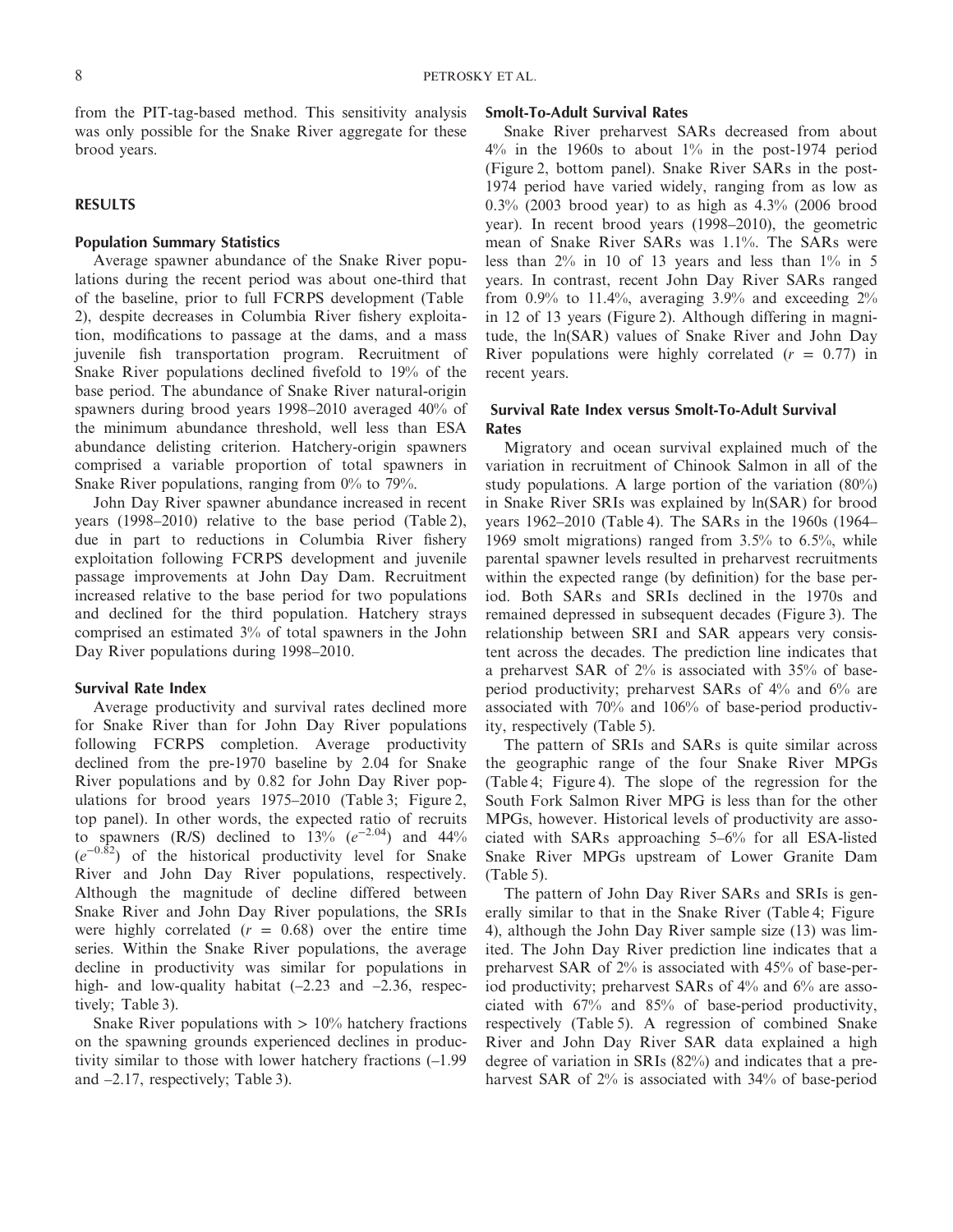TABLE 3. Analysis of covariance results for Ricker recruitment functions that used period (treatment) and spawners (covariate) for stream-type Chinook Salmon MPGs and populations from the Snake River and John Day River regions, brood years 1950s–2010. The MPG and population abbreviations are defined in Table 1.

| Region<br>and MPG | Population   | <b>Brood</b><br>years | Intercept<br>before<br>1970 | Intercept<br>after<br>1974 | Intercept<br>difference | Intercept<br>$P$ -value | Slope     | Slope<br>$P$ -value | $R^2$ | Slope<br>homogeneity<br>$P$ -value |
|-------------------|--------------|-----------------------|-----------------------------|----------------------------|-------------------------|-------------------------|-----------|---------------------|-------|------------------------------------|
|                   |              |                       |                             |                            | <b>Snake River</b>      |                         |           |                     |       |                                    |
| <b>USR</b>        | <b>SRLEM</b> | 1957-2010             | 2.62                        | 0.62                       | 2.01                    | < 0.01                  | $-0.0008$ | < 0.01              | 0.24  | < 0.01                             |
|                   | <b>SRUMA</b> | 1957-2010             | 2.95                        | 1.17                       | 1.78                    | < 0.01                  | $-0.0010$ | < 0.01              | 0.48  | 0.71                               |
|                   | <b>SREFS</b> | 1957-2010             | 2.99                        | 0.84                       | 2.15                    | < 0.01                  | $-0.0010$ | < 0.01              | 0.26  | 0.10                               |
|                   | <b>SRVAL</b> | 1957-2010             | 3.05                        | 0.86                       | 2.19                    | < 0.01                  | $-0.0027$ | < 0.01              | 0.35  | < 0.01                             |
| <b>MFS</b>        | <b>MFBEA</b> | 1957-2010             | 3.91                        | 1.11                       | 2.80                    | < 0.01                  | $-0.0016$ | < 0.01              | 0.34  | 0.11                               |
|                   | <b>MFMAR</b> | 1957-2010             | 3.87                        | 0.93                       | 2.94                    | < 0.01                  | $-0.0023$ | < 0.01              | 0.39  | 0.06                               |
|                   | <b>MFSUL</b> | 1957-2010             | 3.69                        | 0.96                       | 2.73                    | < 0.01                  | $-0.0066$ | < 0.01              | 0.39  | 0.05                               |
|                   | <b>MFBIG</b> | 1957-2010             | 2.99                        | 1.15                       | 1.84                    | < 0.01                  | $-0.0029$ | < 0.01              | 0.30  | < 0.01                             |
| <b>SFS</b>        | <b>SFMAI</b> | 1957-2009             | 1.75                        | 0.64                       | 1.11                    | < 0.01                  | $-0.0004$ | < 0.01              | 0.28  | < 0.01                             |
|                   | <b>SFEFS</b> | 1957-2009             | 2.45                        | 1.03                       | 1.42                    | < 0.01                  | $-0.0016$ | < 0.01              | 0.38  | 0.25                               |
|                   | <b>SFSEC</b> | 1957-2009             | 1.60                        | 1.17                       | 0.43                    | 0.09                    | $-0.0012$ | < 0.01              | 0.26  | 0.02                               |
| <b>GRIM</b>       | <b>IRMAI</b> | 1949-2010             | 2.39                        | 0.66                       | 1.73                    | < 0.01                  | $-0.0006$ | < 0.01              | 0.57  | < 0.01                             |
|                   | <b>IRBSH</b> | 1964-2004             | 1.65                        | $-0.81$                    | 2.46                    | 0.09                    | $-0.0009$ | 0.32                | 0.23  | 0.92                               |
|                   | <b>GRWEN</b> | 1949-2010             | 2.51                        | 0.46                       | 2.05                    | < 0.01                  | $-0.0008$ | 0.01                | 0.38  | 0.16                               |
|                   | <b>GRLOS</b> | 1949-2009             | 3.21                        | 1.07                       | 2.14                    | < 0.01                  | $-0.0018$ | < 0.01              | 0.54  | 0.54                               |
|                   | <b>GRMIN</b> | 1954-2010             | 2.41                        | 0.80                       | 1.60                    | < 0.01                  | $-0.0010$ | < 0.01              | 0.45  | 0.08                               |
|                   | <b>GRCAT</b> | 1953-2010             | 2.74                        | 0.23                       | 2.50                    | < 0.01                  | $-0.0009$ | < 0.01              | 0.40  | 0.36                               |
|                   | <b>GRUMA</b> | 1956-2009             | 3.40                        | 0.59                       | 2.81                    | < 0.01                  | $-0.0036$ | < 0.01              | 0.53  | 0.21                               |
|                   |              |                       |                             |                            | <b>John Day River</b>   |                         |           |                     |       |                                    |
| <b>JDA</b>        | <b>JDUMA</b> | 1959-2010             | 1.86                        | 1.08                       | 0.78                    | < 0.01                  | $-0.0008$ | < 0.01              | 0.36  | < 0.01                             |
|                   | <b>JDMFK</b> | 1960-2010             | 1.89                        | 1.43                       | 0.47                    | 0.17                    | $-0.0017$ | < 0.01              | 0.44  | 0.02                               |
|                   | <b>JDNFK</b> | 1959-2010             | 2.66                        | 1.45                       | 1.22                    | < 0.01                  | $-0.0007$ | < 0.01              | 0.61  | 0.41                               |

productivity; preharvest SARs of 4% and 6% are associated with 66% and 98% of base-period productivity, respectively (Table 5; Figure 5).

#### **Run Reconstruction Sensitivity Analysis**

Our results are robust to the alternative SAR method. A large portion of the variation (66%) in Snake River SRIs was explained by ln(SAR) for brood years 1962– 2010 using run-reconstruction-based SARs (Figure 6). The SRI versus SAR relationship based solely on run reconstruction SARs produced a similar but somewhat lower expectation of life cycle productivity at regional management objectives compared with the primary method. The prediction line indicates that a preharvest SAR of 2% is associated with 25% of base-period productivity; preharvest SARs of 4% and 6% are associated with 49% and 74% of base-period productivity, respectively (Figure 6). Our sensitivity analysis shows that both methods yield SARs that fall well short of levels needed to recover and rebuild Snake River Chinook Salmon populations.

#### **DISCUSSION**

Our study results indicate that achieving productivity objectives for Columbia River stream-type Chinook Salmon populations will require improvements to survival in the smolt-to-adult life stage. Our conclusions are robust to the change in measurement of SARs from run reconstruction to PIT tags. The SARs are a function of smolt migration conditions and the marine environment (Petrosky and Schaller 2010; Haeseker et al. 2012; Schaller et al. 2014; Michel 2019). Survival from smolt to adult stage accounted for a majority (about 80%) of the variation in complete life cycle survival rates of Snake River Chinook Salmon. The pattern of the relationship between SRI and SAR in the John Day River was similar to that in the Snake River. A single model fit to SARs of combined Snake River and John Day River data explained a large majority (82%) of the variation in SRIs. The high degree of life cycle survival variation explained by SARs shows that reliance on off-site mitigation (tributary habitat improvement) for FCRPS impacts is unlikely to achieve regional goals.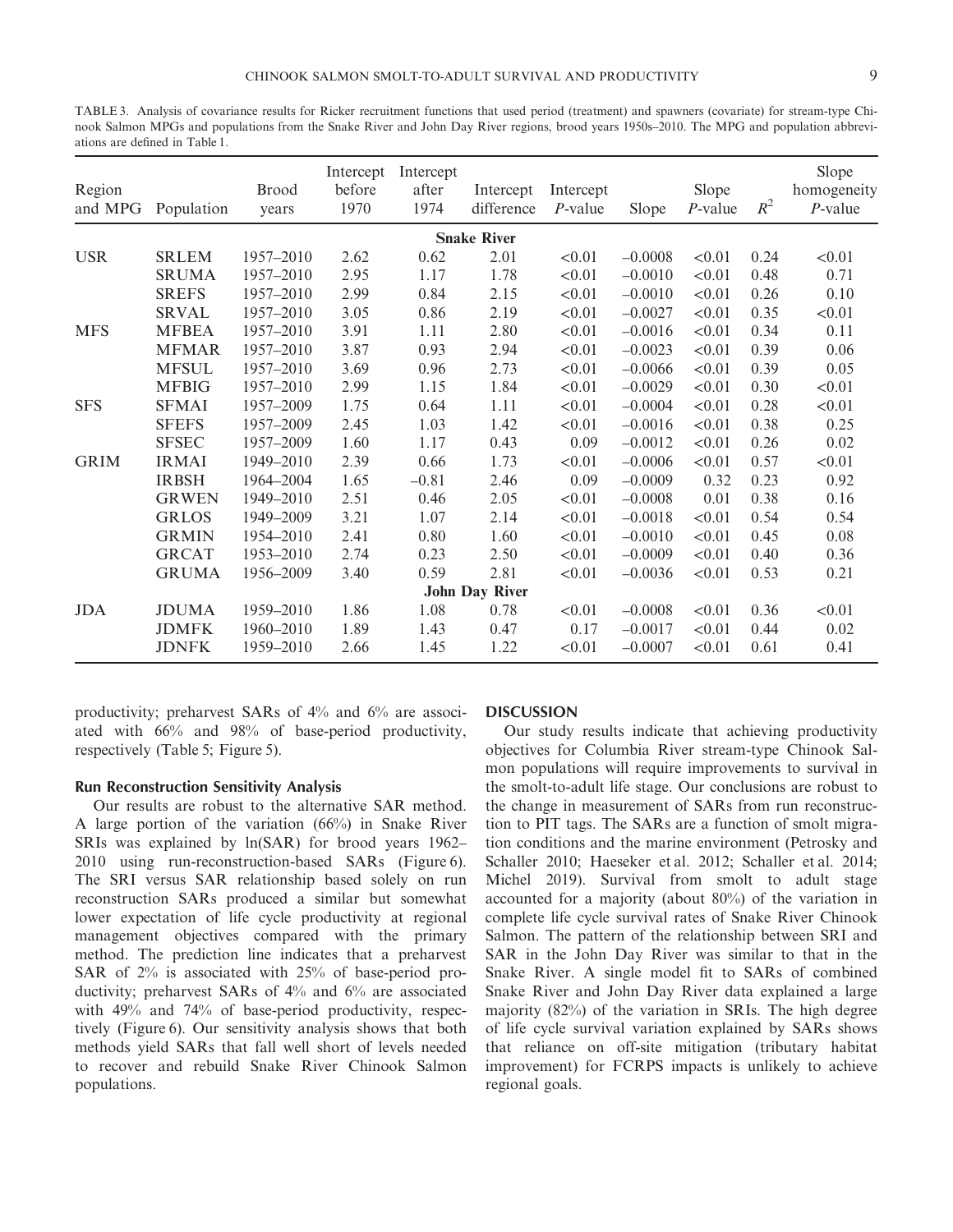

FIGURE 3. Survival rate index (SRI) and SAR patterns of Snake River stream-type Chinook Salmon by decade of smolt migration, 1964–2012. The solid line represents model estimates based on the combined (run reconstruction and PIT tag) SAR data set. The shaded (gray) region represents 95% prediction intervals, and the dashed lines represent 95% confidence intervals.

We found that historical levels of life cycle productivity for Snake River and mid-Columbia River stream-type Chinook Salmon are associated with SARs approaching 6%. The NPCC (2014) identified SAR objectives for listed salmonid populations in the range of  $2\%$  to  $6\%$ , with an average of 4%. Our results suggest that SARs of 4% would result in a productivity near 70% of the historical baseline levels. Our observations of the relationship between SARs and life cycle survival rates are consistent with those from earlier analyses (Marmorek et al. 1998; Peters and Marmorek 2001). Snake River SARs have declined substantially from about 4% in the latter portion of the base period to an average of about 1% in recent years. In contrast, John Day River populations exhibited higher recent life cycle survival compared with the Snake River populations that migrate through five additional dams. The recent John Day SARs have averaged about 4%, similar to historical levels for the Snake River, and the recent John Day SRIs are relatively closer to their historical levels.

Poor SARs are also related to the marine environment when the PDO index values and sea surface temperatures are warmer and the nearshore upwelling volumes are less. Pacific salmon populations experienced wide variations in PDO index values in both the base period and the post-1974 period. The top models in Schaller et al. (2014) identified the September PDO index values as the most influential marine variable in explaining variation in SRI. However, Snake River SRI declines began in the early 1970s (while the PDO index values were still low) and SRIs remained depressed when Snake River salmonids experienced cooler ocean conditions in the late 1990s and mid-2000s (Schaller and Petrosky 2007; Figure 2).

Snake River populations experience substantial delayed mortality in the marine environment as a result of their out-migration experience through the FCRPS (Williams et al. 2005; Buchanan et al. 2011; Marmorek et al. 2011; Schaller et al. 2014). The out-migration experience results in an accumulation of injuries, multiple stress events, and alteration of estuary arrival timing: mechanisms that may explain delayed mortality (Budy et al. 2002; Muir et al. 2006; Scheuerell et al. 2009; Rechisky et al. 2012). Decreased water velocity and an increased number of powerhouse passages have been related to large increases in the time required for juveniles to migrate to sea and reductions in SRI, SAR, and marine survival rates for Snake River Chinook Salmon (Petrosky and Schaller 2010; Buchanan et al. 2011; Haeseker et al. 2012; Schaller et al. 2014). The avoidance of powerhouse passages has been assessed by directly evaluating spill levels (Haeseker et al. 2012) or through calculating powerhouse passages, which are the compliment of spill levels (Petrosky and Schaller 2010; Schaller et al. 2014). John Day River populations have fewer powerhouse encounters than Snake River populations and hence are impacted less by the FCRPS.

John Day River and Snake River populations have many similar characteristics. Populations in the John Day River and Grande Ronde–Imnaha River MPGs share a

TABLE 4. Regression results for SRI versus ln(SAR) for Snake River populations, Snake River and John Day River MPGs, and for combined Snake River and John Day River data. Abbreviations for MPGs are defined in Table 1.

| Population group     | n  | $\mathfrak a$ | $SE(\alpha)$ | $P(\alpha)$ | β      | $SE(\beta)$ | $P(\beta)$ | $R^2$ |
|----------------------|----|---------------|--------------|-------------|--------|-------------|------------|-------|
|                      |    |               |              |             |        |             |            |       |
| <b>Snake River</b>   |    |               |              |             |        |             |            |       |
| <b>USR</b>           | 41 | 3.2350        | 0.5151       | < 0.0001    | 1.0816 | 0.1174      | < 0.0001   | 0.69  |
| <b>MFS</b>           | 41 | 3.5162        | 0.6024       | < 0.0001    | 1.2699 | 0.1373      | < 0.0001   | 0.69  |
| <b>SFS</b>           | 41 | 1.9981        | 0.3510       | < 0.0001    | 0.6647 | 0.0800      | < 0.0001   | 0.64  |
| <b>GRIM</b>          | 41 | 2.6846        | 0.4458       | < 0.0001    | 0.9583 | 0.1016      | < 0.0001   | 0.70  |
| All Snake River MPGs | 41 | 2.8907        | 0.3504       | < 0.0001    | 1.0082 | 0.0799      | < 0.0001   | 0.80  |
| John Day River       |    |               |              |             |        |             |            |       |
| <b>JDA</b>           | 13 | 1.4417        | 0.5187       | 0.0179      | 0.5720 | 0.1569      | 0.0038     | 0.55  |
| All MPGs             | 54 | 2.6536        | 0.2600       | 0.0000      | 0.9516 | 0.0626      | < 0.0001   | 0.82  |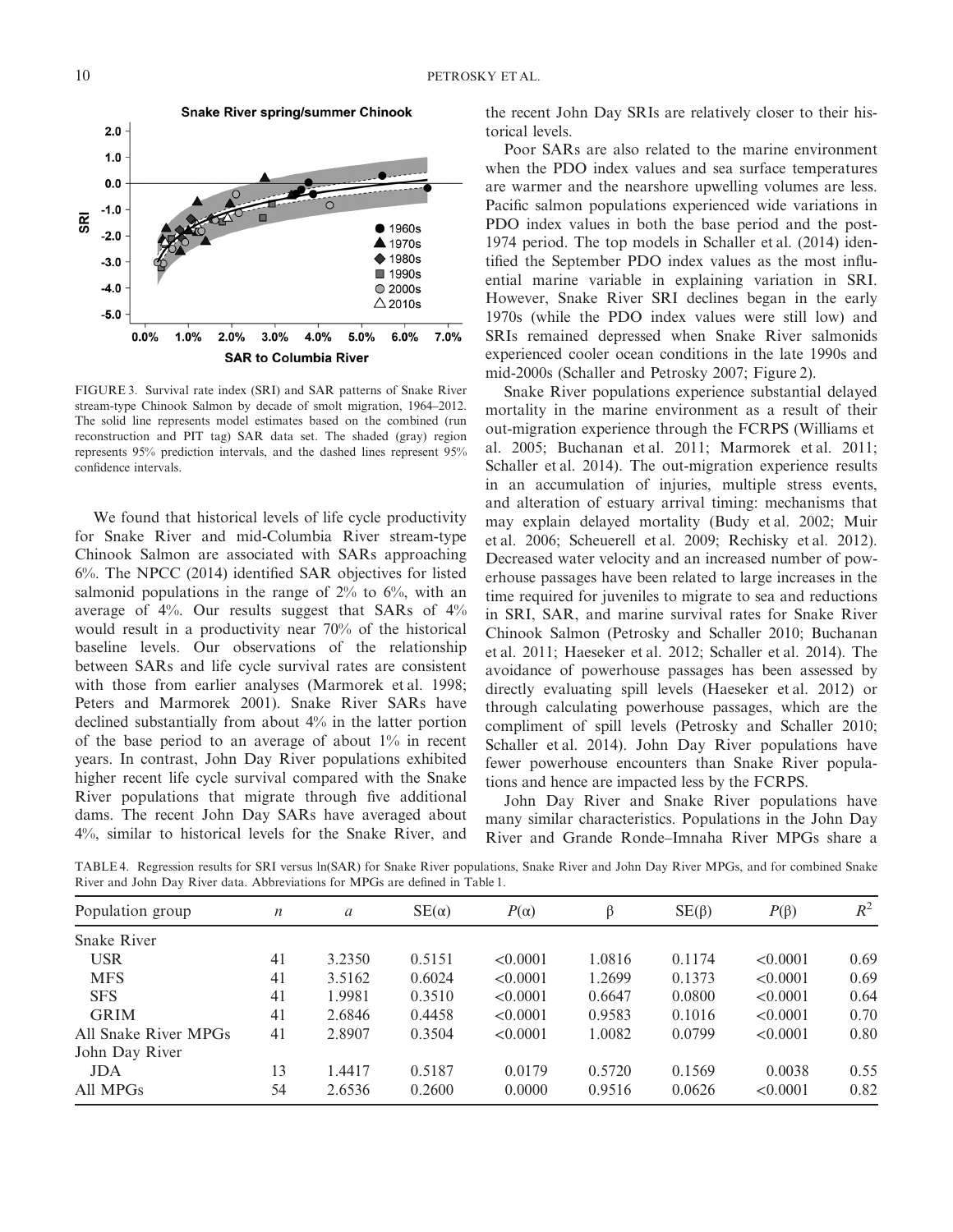|                      | <b>SAR</b> level |              |              |                 |                 |  |  |  |  |  |  |
|----------------------|------------------|--------------|--------------|-----------------|-----------------|--|--|--|--|--|--|
| Population group     | $1\%$            | $2\%$        | $4\%$        | $6\%$           | $8\%$           |  |  |  |  |  |  |
| <b>Snake River</b>   |                  |              |              |                 |                 |  |  |  |  |  |  |
| <b>USR</b>           | $18(5-60)$       | $37(11-127)$ | 78 (22-275)  | $121(34 - 436)$ | $165(45-608)$   |  |  |  |  |  |  |
| <b>MFS</b>           | $10(2-41)$       | $23(5-99)$   | $57(13-246)$ | $95(21-42)$     | $136(30-624)$   |  |  |  |  |  |  |
| <b>SFS</b>           | $35(15-80)$      | $55(24-127)$ | $87(37-205)$ | $114(48-272)$   | 138 (57-334)    |  |  |  |  |  |  |
| <b>GRIM</b>          | $18(6-52)$       | $35(12-100)$ | $67(23-199)$ | $99(33-300)$    | $130(42 - 402)$ |  |  |  |  |  |  |
| All Snake River MPGs | $17(8-40)$       | $35(15-81)$  | $70(30-165)$ | $106(44 - 252)$ | 141 (58-342)    |  |  |  |  |  |  |
| John Day River       |                  |              |              |                 |                 |  |  |  |  |  |  |
| <b>JDA</b>           | $30(12-75)$      | $45(20-102)$ | $67(31-146)$ | $85(38-187)$    | $100(44 - 226)$ |  |  |  |  |  |  |
| All MPGs             | $18(8-41)$       | $34(15-78)$  | $66(29-152)$ | 98 (42–226)     | 128 (55-299)    |  |  |  |  |  |  |

TABLE 5. Predicted percent of historical productivity (95% prediction interval in parentheses) at different SAR levels for Snake River populations, Snake River and John Day River MPGs, and for combined Snake River and John Day River data. Predicted productivity is estimated from the regression parameters for SRI versus ln(SAR) for the population groups (Table 4). Abbreviations for MPGs are defined in Table 1.

dominant geology and biome. Impairment of spawning and rearing habitat quality for John Day River populations is similar to that of the Lostine–Wallowa River, Catherine Creek, and upper Grande Ronde ESA-listed populations (Table 1), yet the relative population performance is vastly different. Performance of the John Day River populations, with uniformly impaired habitat quality, exceeds that of Snake River populations within the Middle Fork Salmon MPG, which has high-quality habitat (Table 1). Stray hatchery influence is low in the John Day River populations and the Snake River populations in the Minam and Wenaha rivers, the Middle Fork Salmon MPG, the Secesh River population, and three populations in the Upper Salmon River (Table 2). Survival and productivity of the Snake River populations with minimal hatchery influence have decreased compared with the John Day River populations, despite their generally better habitat and lower harvest pressure.

Our results are consistent with previous studies of the relative influences of tributary habitat and hatcheries on life cycle survival of Snake River Chinook Salmon. Budy and Schaller (2007) concluded that a "large gap remains between how much survival improvement is needed versus what is likely to occur" in Snake River spawning and rearing habitats. Venditti et al. (2018) found that hatchery supplementation had no apparent lasting influence on adult-to-adult productivity in Snake River populations.

Managers are unlikely to restore productivity of Snake River stream-type Chinook Salmon without major increases in SARs. Incremental improvements in FCRPS passage to date have been insufficient to achieve SAR goals for Snake River Chinook Salmon. A recent court order (Simon 2016) has compelled FCRPS managers and regulators to evaluate the feasibility and efficacy of spill and Snake River dam removal through an Environmental Impact Statement under the National Environmental Policy Act. The potential benefits of actions such as spill and dam removal to ameliorate FCRPS impacts are being evaluated for increasing SARs (CSSOC 2017; USACE et al. 2020). Decreasing the time required for smolts to migrate downstream through the FCRPS and reducing the number of times they are forced to encounter powerhouses should increase SARs for Snake River stream-type Chinook Salmon and for salmonids from other natal rivers of the Columbia River basin. Evaluation of approaches to experimental spill management (CSSOC 2017) estimated that increasing spill for fish passage within safe limits (125% total dissolved gas) had a high probability of improving SARs. We acknowledge there are uncertainties surrounding the efficacy of spill and researchers have varying interpretations of the data underlying arguments for the benefit of avoiding powerhouse encounters (e.g., Faulkner et al. 2019). However, meaningful management actions are only available to affect conditions within the FCRPS that have a potential to increase SARs. The current basinwide marking of representative groups of juvenile salmonids will allow evaluation of the spill program (CSSOC 2017).

Regional management goals emphasize the restoration of healthy and harvestable Pacific salmon populations (NPCC 2014; CBPTF 2019) in the face of variable marine conditions. Projected climate changes that warm oceans and increase variability in environmental conditions suggest that Columbia River basin Pacific salmon may face less favorable future marine survival conditions (Lijing et al. 2019). Those predictions emphasize the need to greatly improve migration conditions through the FCRPS in concert with other actions being implemented to protect and improve freshwater spawning and rearing habitats, improve hatchery practices, and maintain harvest regulations. Our study, including the synthesis of past studies, highlights the importance of considering river management options in the face of increasingly variable and warming ocean conditions.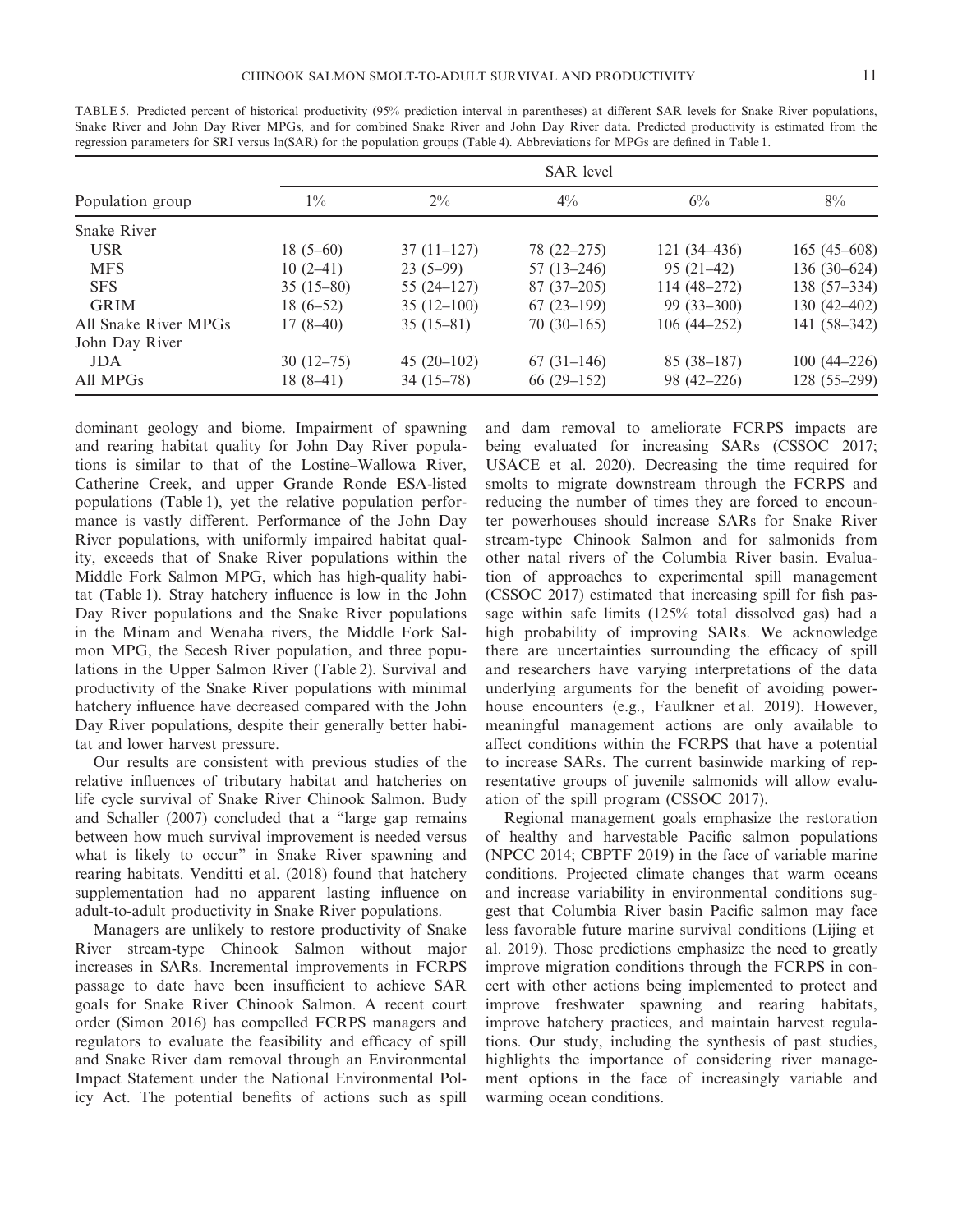

FIGURE 4. The SRI and SAR patterns by major population group (MPG) for Snake River and John Day River stream-type Chinook Salmon. The solid lines represent model estimates fit through the combined SAR data set. The shaded (gray) region represents 95% prediction intervals, and the dashed lines represent 95% confidence intervals.

Natural spawner abundance levels of Snake River Chinook Salmon populations are far below ESA abundance thresholds (Table 2), and the Big Sheep Creek population

became functionally extirpated by the early 2000s. The low abundance and perpetuation of low SARs, due in large part to FCRPS configuration and operations, pose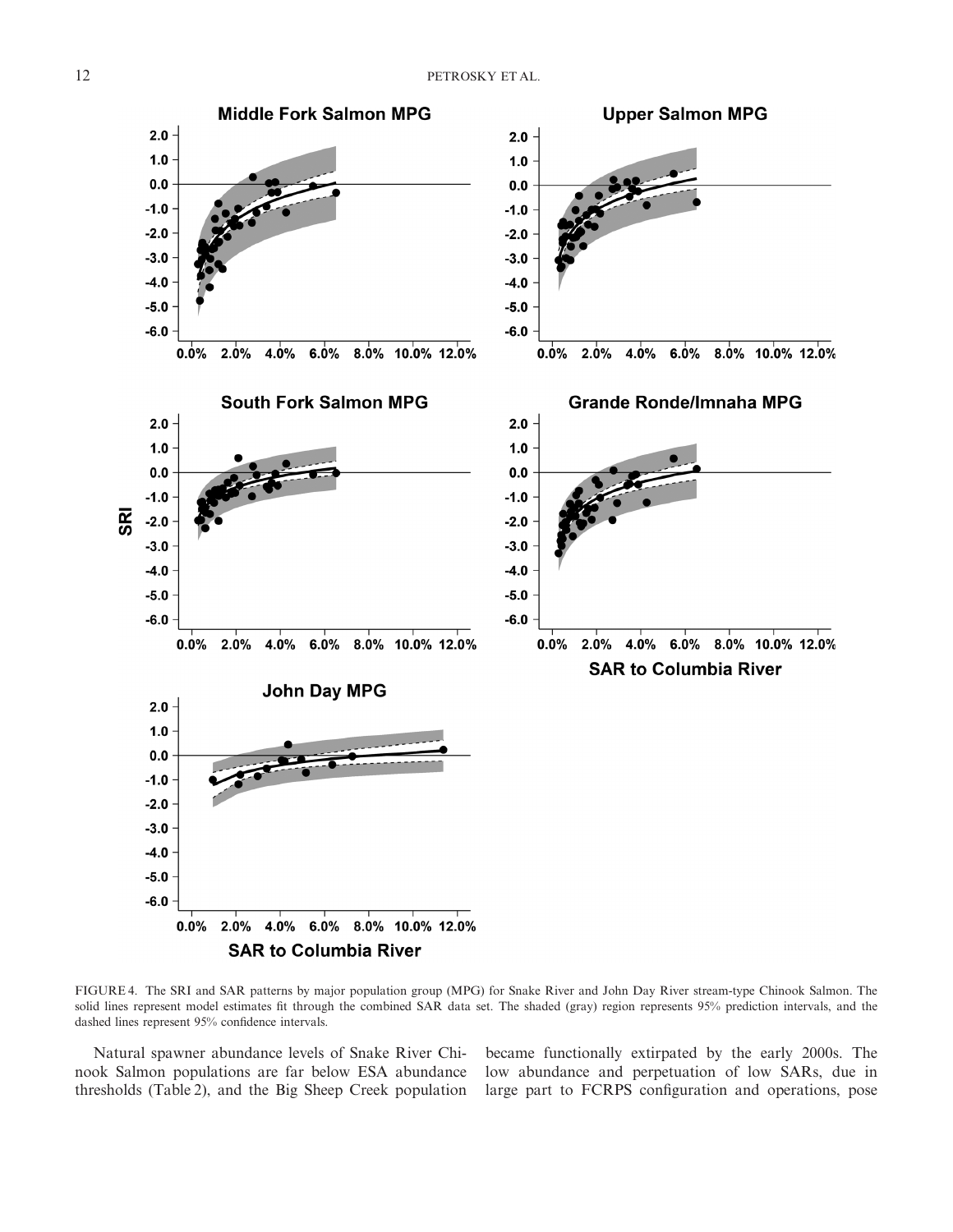

FIGURE 5. The SRI and SAR patterns for Snake River and John Day River stream-type Chinook Salmon. The regression line is fit through the combined SAR data set. The shaded (gray) region represents 95% prediction intervals, and the dashed lines represent 95% confidence intervals.



FIGURE 6. The SRI and SAR patterns for Snake River stream-type Chinook Salmon. The regression line is fit through the SAR data set based on run reconstruction. The shaded (gray) region represents 95% prediction intervals, and the dashed lines represent 95% confidence intervals.

both genetic and demographic risks that lead to a high extirpation risk (McElhany et al. 2000; ICTRT 2007; Thompson et al. 2019) to Snake River stream-type Chinook Salmon. The NPCC SAR objectives provide a readily measured metric that gauges whether life cycle survival rates can achieve ESA recovery goals and make progress toward broadscale salmonid restoration efforts (ISAB 2018).

Abundant stream-type Chinook Salmon populations are important socially, culturally, and legally to the Columbia River region to provide tribal, sport, and commercial fishing. Restored, healthy stream-type Chinook Salmon populations provide essential services to the ecosystem through the delivery of critical marine nutrients and as a food source for wildlife (ISG 1999). Restoring the ecosystem function requires a consistent and increased level of returning adults to the Snake and Columbia River stream-type Chinook Salmon populations affected by the FCRPS. Restoration activities should be focused where there is the greatest potential to increase productivity and where the level of risk to meet population recovery and rebuilding goals is lowest—an approach consistently supported in the peer-reviewed literature from scientific investigations of ecology (Crouse et al. 1987; Mangel et al. 2006; Budy and Schaller 2007).

#### **ACKNOWLEDGMENTS**

We thank Rebecca Waskovich for producing the map. We also thank the four anonymous reviewers and associate editor whose suggestions helped improve the manuscript. We would like to recognize all of the efforts from the biologists of the Idaho Department of Fish and Game, the Oregon Department of Fish and Wildlife, the Nez Perce Tribe, the Confederated Tribes of the Umatilla Indian Reservation, the U.S. Forest Service, the National Oceanic and Atmospheric Administration Fisheries, and many others for collecting the spawning ground data. We thank the John Day River basin state and tribal comanagers for their efforts to collect and PIT-tag juvenile stream-type Chinook Salmon. This work was partially supported by the Comparative Survival Study funded by Bonneville Power Administration (project 19960200, contract 74406). There is no conflict of interest declared in this article.

#### **REFERENCES**

- Bare, C. M., J. J. Rogers, I. A. Tatum, and J. R. Ruzycki. 2016. Chinook Salmon productivity and escapement monitoring in the John Day River basin. Oregon Department of Fish and Wildlife, Annual Technical Report, John Day, Oregon.
- Bisbal, G. A., and W. E. McConnaha. 1998. Consideration of ocean conditions in the management of salmon. Canadian Journal of Fisheries and Aquatic Sciences 55:2178–2186.
- Bradford, M. J. 1995. Comparative review of Pacific salmon survival rates. Canadian Journal of Fisheries and Aquatic Sciences 52:1327– 1338.
- Buchanan, R. A., R. L. Townsend, J. R. Skalski, and K. D. Ham. 2011. The effect of bypass passage on adult returns of salmon and steelhead: an analysis of PIT-tag data using the program ROSTER. Final Report Prepared for the U.S. Army Corps of Engineers, Walla Walla District, Contract W912EF-08-D-0004 DO4, Walla Walla, Washington.
- Budy, P., and H. Schaller. 2007. Evaluating tributary restoration potential for Pacific salmon recovery. Ecological Applications 17: 1068– 1086.
- Budy, P., G. P. Thiede, N. Bouwes, C. E. Petrosky, and H. Schaller. 2002. Evidence linking delayed mortality of Snake River salmon to their earlier hydrosystem experience. North American Journal of Fisheries Management 22:35–51.
- Camacho, C. A., J. Powell, M. Davison, M. E. Dobos, W. C. Schrader, T. Copeland, and M. R. Campbell. 2018. Wild adult steelhead and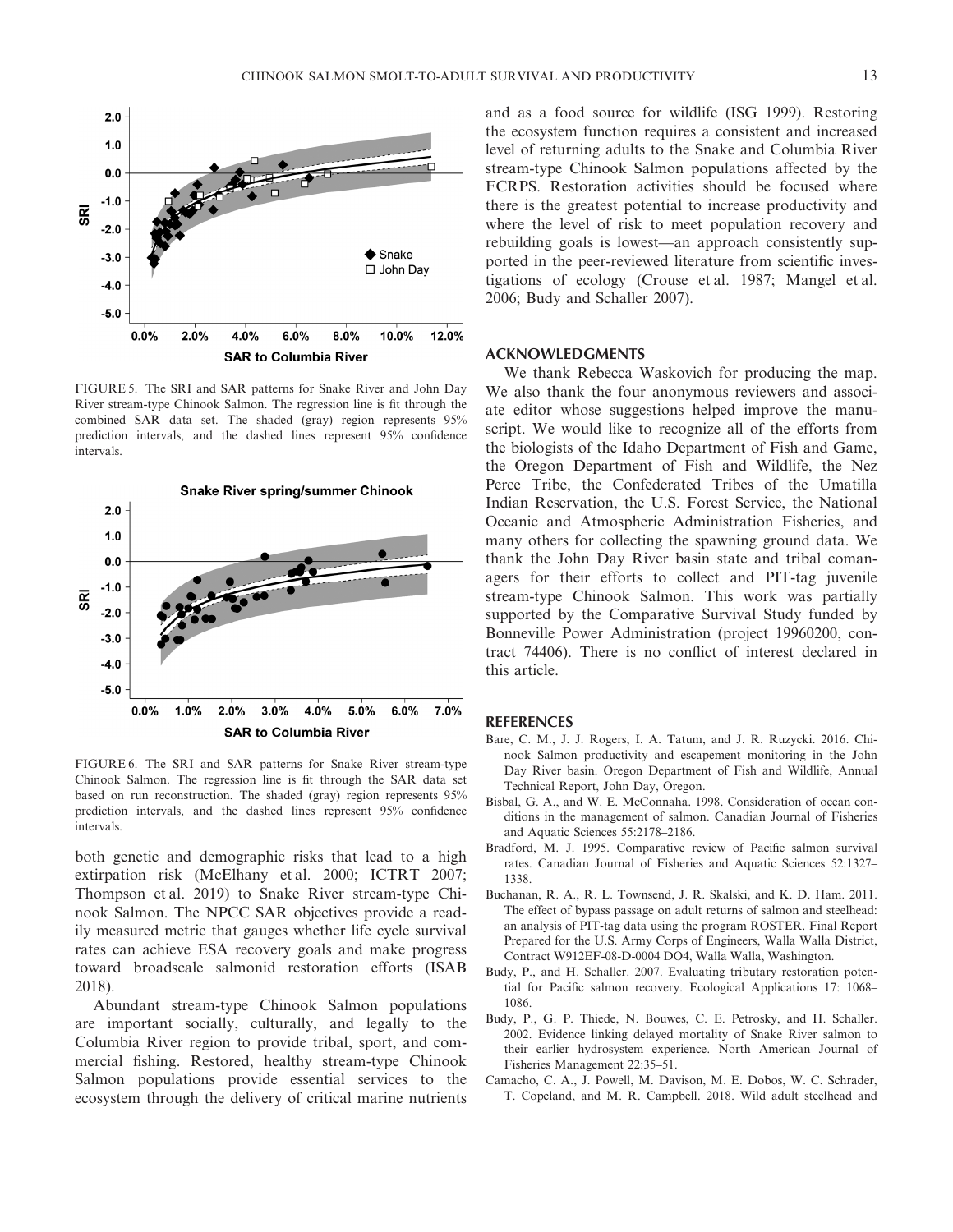Chinook Salmon abundance and composition at Lower Granite Dam, spawn year 2017. Idaho Department of Fish and Game, Report 18-06, Annual Report, Boise.

- CBPTF (Columbia Basin Partnership Task Force). 2019. A vision for salmon and steelhead: goals to restore thriving salmon and steelhead to the Columbia River basin. Phase 1 Report of the Columbia Basin Partnership Task Force of the Marine Fisheries Advisory Committee. Available: [https://www.fisheries.noaa.gov/west-coast/partners/columb](https://www.fisheries.noaa.gov/west-coast/partners/columbia-basin-partnership-task-force) [ia-basin-partnership-task-force.](https://www.fisheries.noaa.gov/west-coast/partners/columbia-basin-partnership-task-force) (April 2020).
- Crouse, D. T., L. B. Crowder, and H. Caswell. 1987. A stage-based population model for loggerhead sea turtles and implications for conservation. Ecology 68:1412–1423.
- CSSOC (Comparative Survival Study Oversight Committee). 2017. Documentation of experimental spill management: models, hypotheses, study design, and response to ISAB. Available: [http://www.fpc.org/d](http://www.fpc.org/documents/CSS/30-17.pdf) [ocuments/CSS/30-17.pdf](http://www.fpc.org/documents/CSS/30-17.pdf). (April 2020).
- Faulkner, J. R., B. L. Bellerud, D. L. Widener, and T. W. Zabel. 2019. Associations of fish length, dam passage history, and survival to adulthood in two at-risk species of Pacific salmon. Transactions of the American Fisheries Society 148:1069–1088.
- Feldhaus, J., T. L. Hoffnagle, and D. L. Eddy. 2017. Lower Snake River compensation plan: oregon spring Chinook Salmon evaluation studies. Oregon Department of Fish and Wildlife, Salem.
- Haeseker, S. L., J. A. McCann, J. Tuomikoski, and B. Chockley. 2012. Assessing freshwater and marine environmental influences on lifestage-specific survival rates of Snake River spring–summer Chinook Salmon and steelhead. Transactions of the American Fisheries Society 141:121–138.
- Hilborn, R., and C. J. Walters. 1992. Quantitative fisheries stock assessment: choice, dynamics, and uncertainty. Chapman and Hall, New York.
- ICTRT (Interior Columbia Technical Recovery Team). 2007. Viability criteria for application to Interior Columbia Basin Salmonid ESUs. ICTRT. Available: [https://www.nwfsc.noaa.gov/research/divisions/](https://www.nwfsc.noaa.gov/research/divisions/cb/genetics/trt/col/trt_viability.cfm) [cb/genetics/trt/col/trt\\_viability.cfm](https://www.nwfsc.noaa.gov/research/divisions/cb/genetics/trt/col/trt_viability.cfm). (April 2020).
- IDFG (Idaho Department of Fish and Game). 2019. Fisheries management plan 2019–2024. IDFG, Boise. Available: [https://idfg.idaho.gov/](https://idfg.idaho.gov/sites/default/files/2019-2024-idaho-fisheries-management-plan-original.pdf?update10-2019) sites/default/files/2019-2024-idaho-fi[sheries-management-plan-original.](https://idfg.idaho.gov/sites/default/files/2019-2024-idaho-fisheries-management-plan-original.pdf?update10-2019) [pdf?update10-2019](https://idfg.idaho.gov/sites/default/files/2019-2024-idaho-fisheries-management-plan-original.pdf?update10-2019). (April 2020).
- ISAB (Independent Scientific Advisory Board). 2018. Review of the 2014 Columbia River Basin Fish and Wildlife Program. ISAB Report Prepared for Northwest Power and Conservation Council, Columbia River Basin Indian Tribes, and National Marine Fisheries Service, Report 2018-3, Portland, Oregon.
- ISG (Independent Scientific Group). 1999. Return to the river: scientific issues in the restoration of salmonid fishes in the Columbia River. Fisheries 24(3):10–19.
- Lawson, P. W., E. A. Logerwell, N. J. Mantua, R. C. Francis, and V. N. Agostini. 2004. Environmental factors influencing freshwater survival and smolt production in Pacific Northwest Coho Salmon (*Oncorhynchus kisutch*). Canadian Journal of Fisheries and Aquatic Sciences 61:360–373.
- Lijing, C., J. Abraham, Z. Hausfather, and K. Trenberth. 2019. How fast are the oceans warming? Science 363:128–129.
- Litzow, M. A. L., C. J. Ciannelli, B. Johnson Cunningham, and P. Puerta. 2019. Nonstationary effects of ocean temperature on Pacific salmon productivity. Canadian Journal of Fisheries and Aquatic Sciences 76:1923–1928.
- Mangel, M., P. Levin, and A. Patil. 2006. Using life history and persistence criteria to prioritize habitats for management and conservation. Ecological Applications 16:797–806.
- Mantua, N. J., S. R. Hare, Y. Zhang, J. M. Wallace, and R. C. Francis. 1997. A Pacific interdecadal climate oscillation with impacts on salmon production. Bulletin of the American Meteorological Society 78:1069–1079.
- Marmorek, D. R., C. N. Peters, and I. Parnell, editors. 1998. PATH final report for fiscal year 1998. Prepared by ESSA Technologies, Vancouver.
- Marmorek, D., M. Porter, and A. Hall. 2011. Comparative survival study (CSS) workshop report. Prepared by ESSA Technologies, Vancouver, for the Fish Passage Center, Portland, Oregon and U.S. Fish and Wildlife Service, Vancouver, Washington.
- McCann, J., B. Chockley, E. Cooper, B. Hsu, S. Haeseker, R. Lessard, C. Petrosky, T. Copeland, E. Tinus, A. Storch, and D. Rawding. 2018. Comparative survival study (CSS) of PIT-tagged spring/summer/fall Chinook, summer steelhead and Sockeye. Annual Report to the Bonneville Power Administration, Contract 19960200, Portland, Oregon.
- McCann, J., B. Chockley, E. Cooper, B. Hsu, H. Schaller, S. Haeseker, R. Lessard, C. Petrosky, T. Copeland, E. Tinus, E. Van Dyke, A. Storch, and D. Rawding. 2017. Comparative survival study (CSS) of PIT-tagged spring/summer/fall Chinook, summer steelhead and Sockeye. Annual Report to the Bonneville Power Administration, Contract 19960200, Portland, Oregon.
- McElhany, P., M. H. Rucklelshaus, M. J. Ford, T. C. Wainwright, and E. P. Bjorkstedt. 2000. Viable salmonid populations and the recovery of evolutionarily significant units. NOAA Technical Memorandum NMFS-NWFSC-42.
- Michel, C. J. 2019. Decoupling outmigration from marine survival indicates outsized influence of streamflow on cohort success for California's Chinook Salmon populations. Canadian Journal of Fisheries and Aquatic Sciences 76:1398–1410.
- Muir, W. D., D. M. Marsh, B. P. Sandford, S. G. Smith, and J. G. Williams. 2006. Post-hydropower system delayed mortality of transported Snake River stream-type Chinook Salmon: unraveling the mystery. Transactions of the American Fisheries Society 135:1523–1534.
- NFSC (Northwest Fisheries Science Center). 2015. Status review update for Pacific salmon and steelhead listed under the Endangered Species Act: Pacific Northwest. NFSC, Seattle.
- NMFS (National Marine Fisheries Service). 2000. Endangered Species Act—section 7: consultation biological opinion reinitiation of consultation on operation of the Federal Columbia River Power System, including the juvenile fish transportation program, and 19 Bureau of Reclamation projects in the Columbia basin. NMFS, Northwest Region, Seattle.
- NMFS (National Marine Fisheries Service). 2004. Operation of the Federal Columbia River Power System (FCRPS) including 19 Bureau of Reclamation projects in the Columbia Basin, revised and reissued pursuant to court order, NWF v. NMFS, Civ. No. CV-01-640-RE (D. Oregon). Bonneville Power Administration, Portland, Oregon. Available: [https://www.salmonrecovery.gov/BiologicalOpinions/FCRPSBiOp/2004](https://www.salmonrecovery.gov/BiologicalOpinions/FCRPSBiOp/2004FCRPSBiOP.aspx) [FCRPSBiOP.aspx.](https://www.salmonrecovery.gov/BiologicalOpinions/FCRPSBiOp/2004FCRPSBiOP.aspx) (April 2020).
- NOAA (National Oceanic and Atmospheric Administration). 2014. Endangered Species Act—Section 7 (a)(2): supplemental biological opinion, consultation on remand for operation of the Federal Columbia River Power System. NOAA Fisheries, Northwest Region, NWR-2013-9562, Seattle.
- NOAA (National Oceanic and Atmospheric Administration). 2017. ESA Recovery Plan for Snake River spring/summer Chinook and Snake River basin steelhead. NOAA Fisheries, National Marine Fisheries Service, Portland, Oregon.
- NPCC (Northwest Power and Conservation Council). 2014. Columbia River basin fish and wildlife program. NPCC, Council Document 2014-12. Available: [http://www.nwcouncil.org/media/7148624/2014-12.](http://www.nwcouncil.org/media/7148624/2014-12.pdf) [pdf](http://www.nwcouncil.org/media/7148624/2014-12.pdf). (April 2020).
- Peterman, R. M. B. J., M. F. Pyper, M. D. Adkison Lapointe, and C. J. Walters. 1998. Patterns of covariation in survival rates of British Columbian and Alaskan Sockeye Salmon (*Oncorhynchus nerka*) stocks. Canadian Journal of Fisheries and Aquatic Sciences 55:2503–2517.